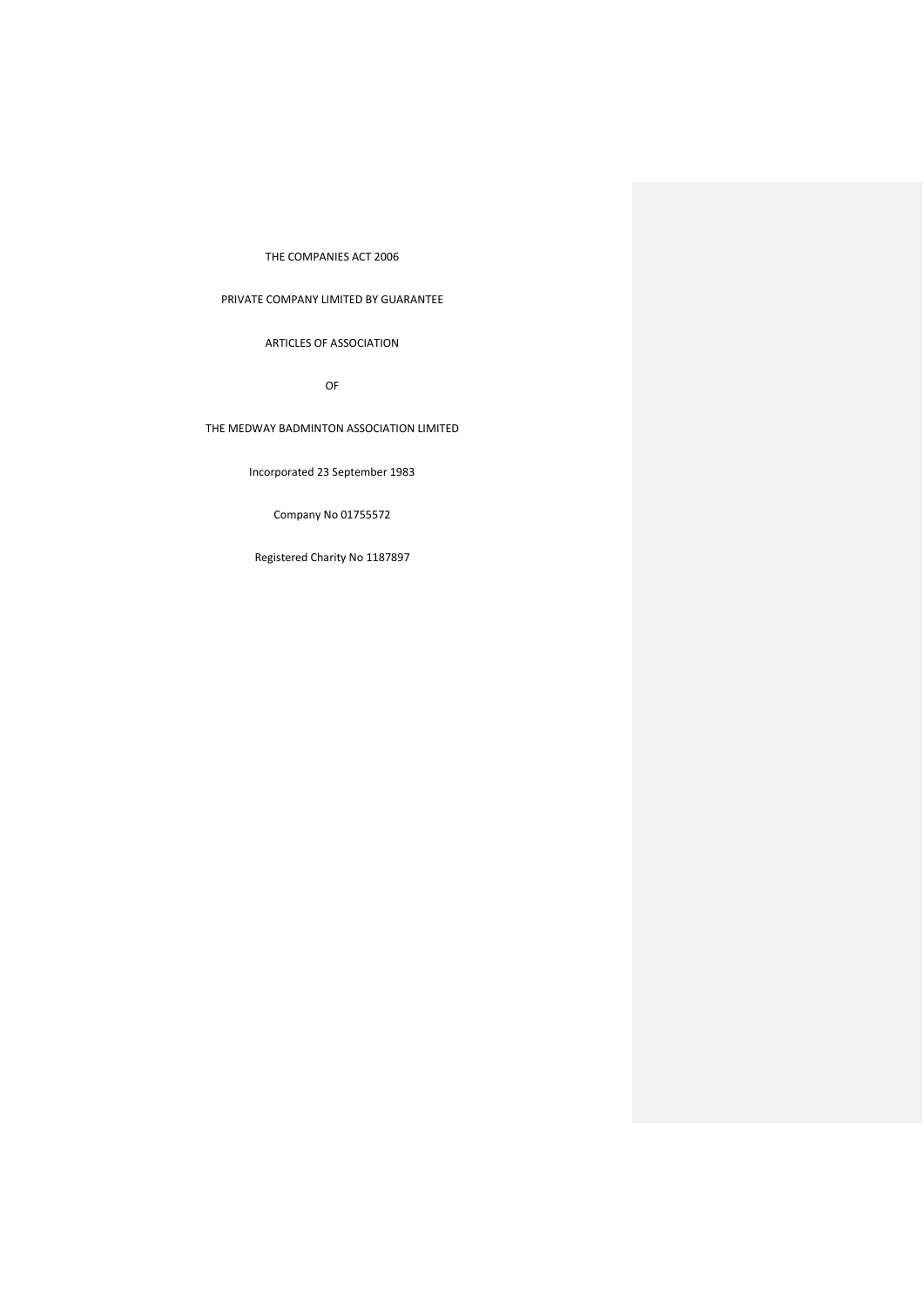# **THE COMPANIES ACT 2006 PRIVATE COMPANY LIMITED BY GUARANTEE**

#### **ARTICLES OF ASSOCIATION**

**OF**

# **THE MEDWAY BADMINTON ASSOCIATION LIMITED**

# **(Adopted by special resolution passed on 14th May 2019)**

### **1. Interpretation**

1.1 In these Articles, unless the context otherwise requires:

**Act**: means the Companies Act 2006;

**Articles**: means the Charity's articles of association for the time being in force;

**Business Day**: means any day (other than a Saturday, Sunday or public holiday in the United Kingdom) on which clearing banks in the City of London are generally open for business;

**Chairman:** means the person that chairs the Board

**Charities Act**: means the Charities Act 2011;

**Charity**: means The Medway Badminton Association Limited, which is a charitable company regulated by the Articles;

**Charity Commission**: means the Charity Commission for England and Wales;

**Circulation Date**: in relation to a written resolution, has the meaning given to it in the Act;

**Clear days**: in relation to a period of notice means a period of days not including the day on which notice was given or deemed to be given and the day for which it is given or on which it is to take effect;

**Connected Person**: means any person falling within one of the following categories:

- a) any spouse, civil partner, parent, child, brother, sister, grandparent or grandchild of a Director; or
- b) the spouse or civil partner of any person in (a); or
- c) any person who carries on business in partnership with a Director or with any person in (a) or (b); or
- d) an institution which is controlled by either a Director, any person in (a), (b) or (c), or a Director and any person in (a), (b) or (c), taken together;
- e) a corporate body in which a Director or any person in (a), (b) or (c) has a substantial interest, or two or more such persons, taken together, have a substantial interest.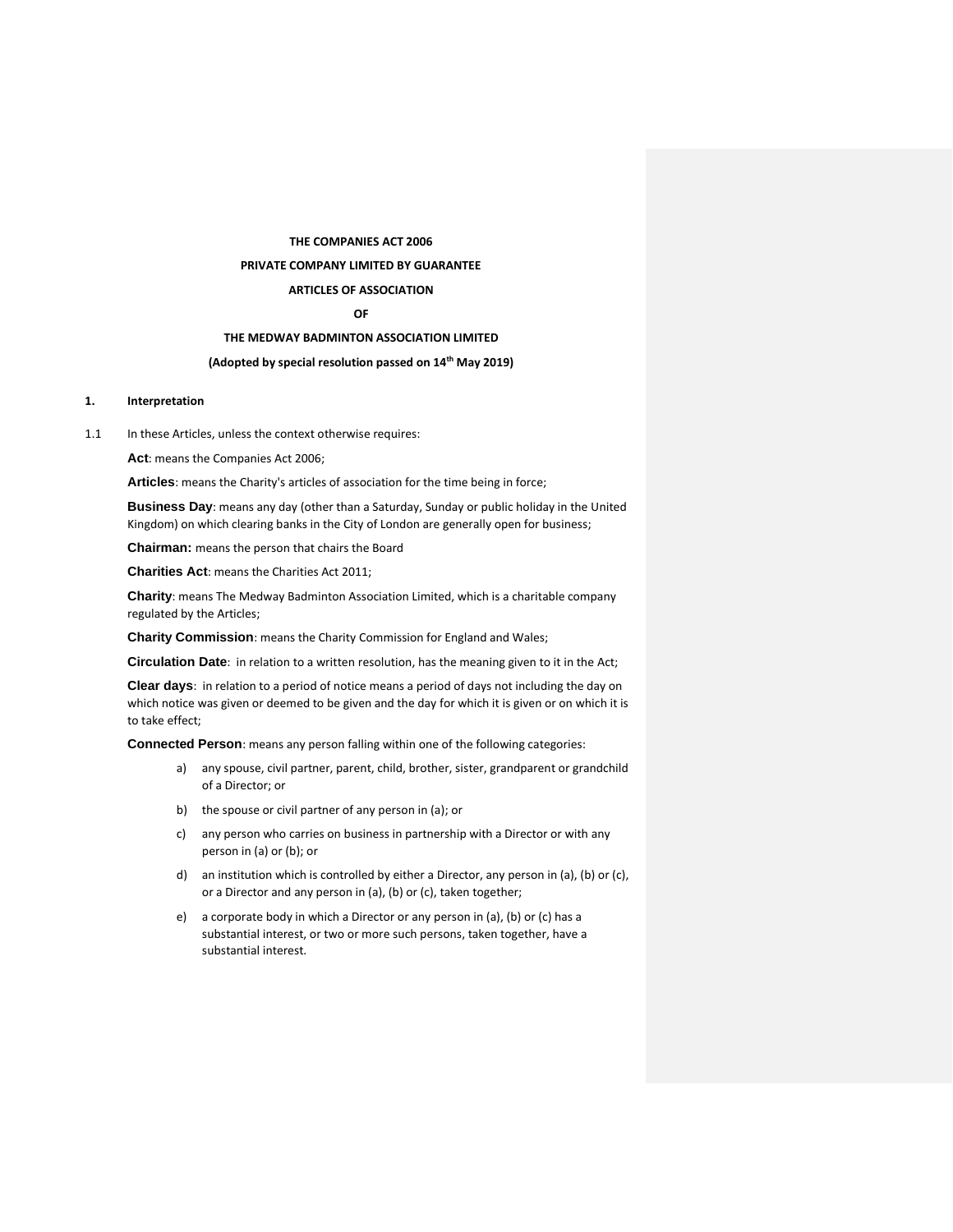Sections 350 to 352 of the Charities Act apply for the purposes of interpreting the terms used in this Article;

**Director**: means a director of the Charity. The Directors are charity trustees as defined in the Charities Act;

**document**: includes, unless otherwise specified, any document sent or supplied in electronic form;

**electronic form and electronic means**: have the meaning given to such terms in section 1168 of the Act;

**Financial Expert**: means a person who is reasonably believed by the Directors to be qualified to give advice on investments by reason of his ability in and practical experience of financial and other matters relating to investments;

**Member**: means a person who is a subscriber to the Memorandum or who is admitted to membership in accordance with the Articles;

**Model Articles**: means the model articles for private companies limited by guarantee contained in Schedule 2 to the Companies (Model Articles) Regulations 2008 (*SI 2008/3229*);

**Objects**: means the objects of the Charity as stated in Article 2;

**Special resolution**: has the meaning given in section 283 of the Act;

**United Kingdom**: means Great Britain and Northern Ireland; and

**writing**: means the representation or reproduction of words, symbols or other information in a visible form by any method or combination of methods, whether sent or supplied in electronic form or otherwise.

- 1.2 Unless the context otherwise requires, words and expressions which have particular meanings in the Act shall have the same meanings in these Articles.
- 1.3 Headings in these Articles are used for convenience only and shall not affect the construction or interpretation of these Articles.
- 1.4 Words importing one gender shall include the other genders; words importing persons shall include bodies corporate and unincorporated; words importing the singular shall include the plural and vice versa.
- 1.5 A reference in these Articles to an **Article** is a reference to the relevant Article of these Articles unless expressly provided otherwise.
- 1.6 Unless expressly provided otherwise, a reference to a statute, statutory provision or subordinate legislation is a reference to it as it is in force from time to time, taking account of:
	- (a) any subordinate legislation from time to time made under it; and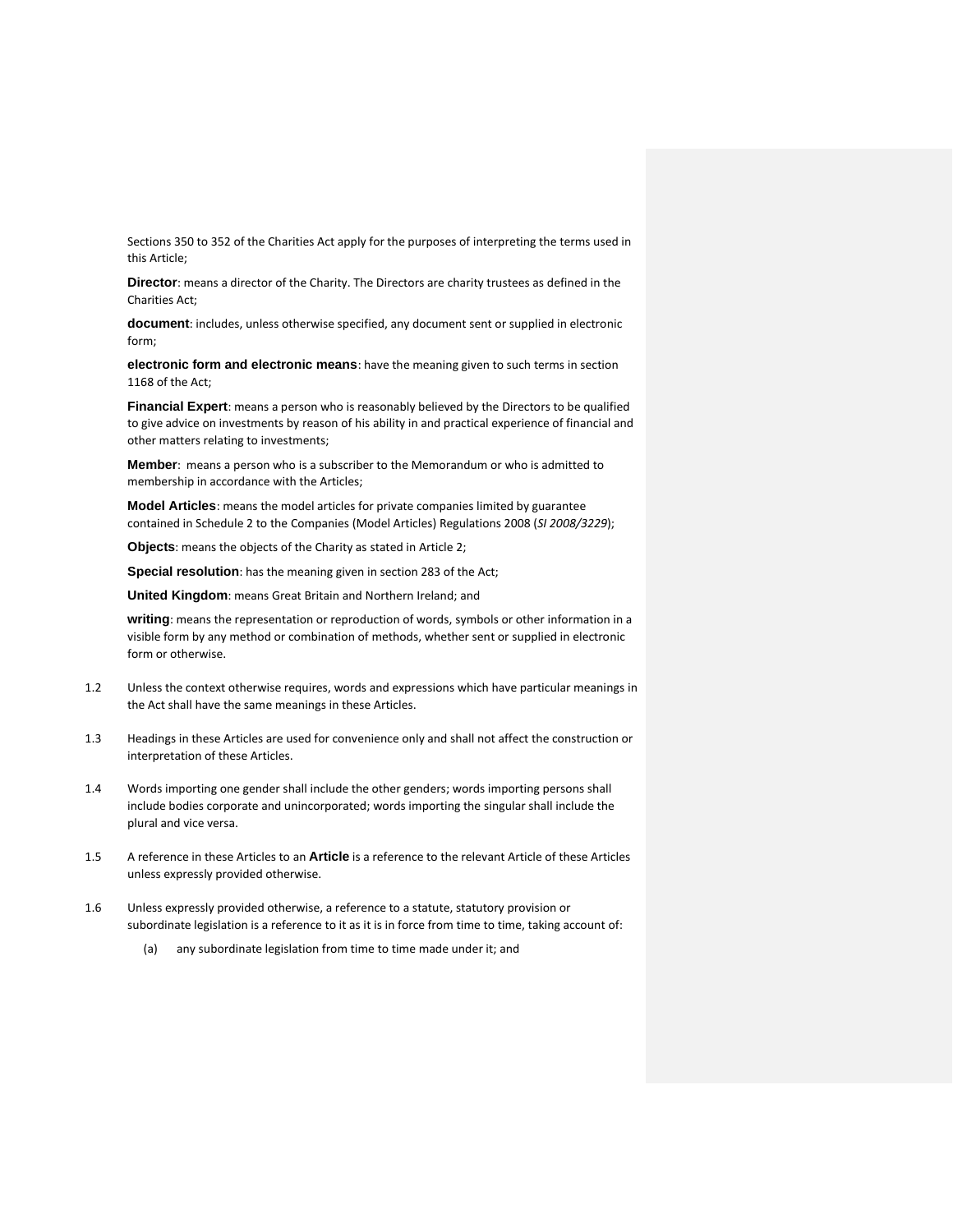- (b) any amendment or re-enactment and includes any statute, statutory provision or subordinate legislation which it amends or re-enacts.
- 1.7 Any phrase introduced by the terms **including**, **include**, **in particular** or any similar expression shall be construed as illustrative and shall not limit the sense of the words preceding those terms.
- 1.8 The Model Articles shall not apply to the Charity.

## **2. Objects**

- 2.1 The Charity's objects are restricted specifically, and only for the public benefit to promote the game of badminton and other athletic sports and pastimes in the Medway Towns and surrounding district.
- 2.2 Nothing in these Articles shall authorise an application of the property of the Charity for purposes which are not charitable in accordance with any statutory provision regarding the meaning of the word "charitable" or the words "charitable purposes" in force in any part of the United Kingdom.

### **3. Powers**

In pursuance of the Objects, but not further or otherwise, and subject to Article 4.2, the Charity has the power to:

- (a) maintain a clubhouse and recreational facilities at Castlemaine Hall, 100 Castlemaine Avenue, Gillingham, in the County of Kent or elsewhere;
- (b) purchase, take on lease or in exchange, hire or otherwise acquire any real or personal property or apparatus equipment and other items and any rights or privileges and to construct, maintain and alter any buildings or erections;
- (c) sell, improve, manage, develop, let, mortgage, dispose of or turn to account, exchange, let out on hire, or otherwise deal with all or any of the property or assets of the Charity;
- (d) to act and trustee and undertake and execute any charitable trusts;
- (e) borrow, or raise money on such terms and on such security as may be thought fit;
- (f) invest the monies of the Charity not immediately required for its purposes in or upon such investments, securities or property as may be thought fit, subject nevertheless to such conditions (if any) and such consents (if any) as may for the time being be imposed or required by law and subject as hereinafter provided;
- (g) co-operate with and to enter into any arrangements with Educational Authorities, National Authorities, Local Authorities, Charitable Organisations, persons, or associations interested in sports, games or other recreational or leisure time activities, and other bodies, associations and persons generally;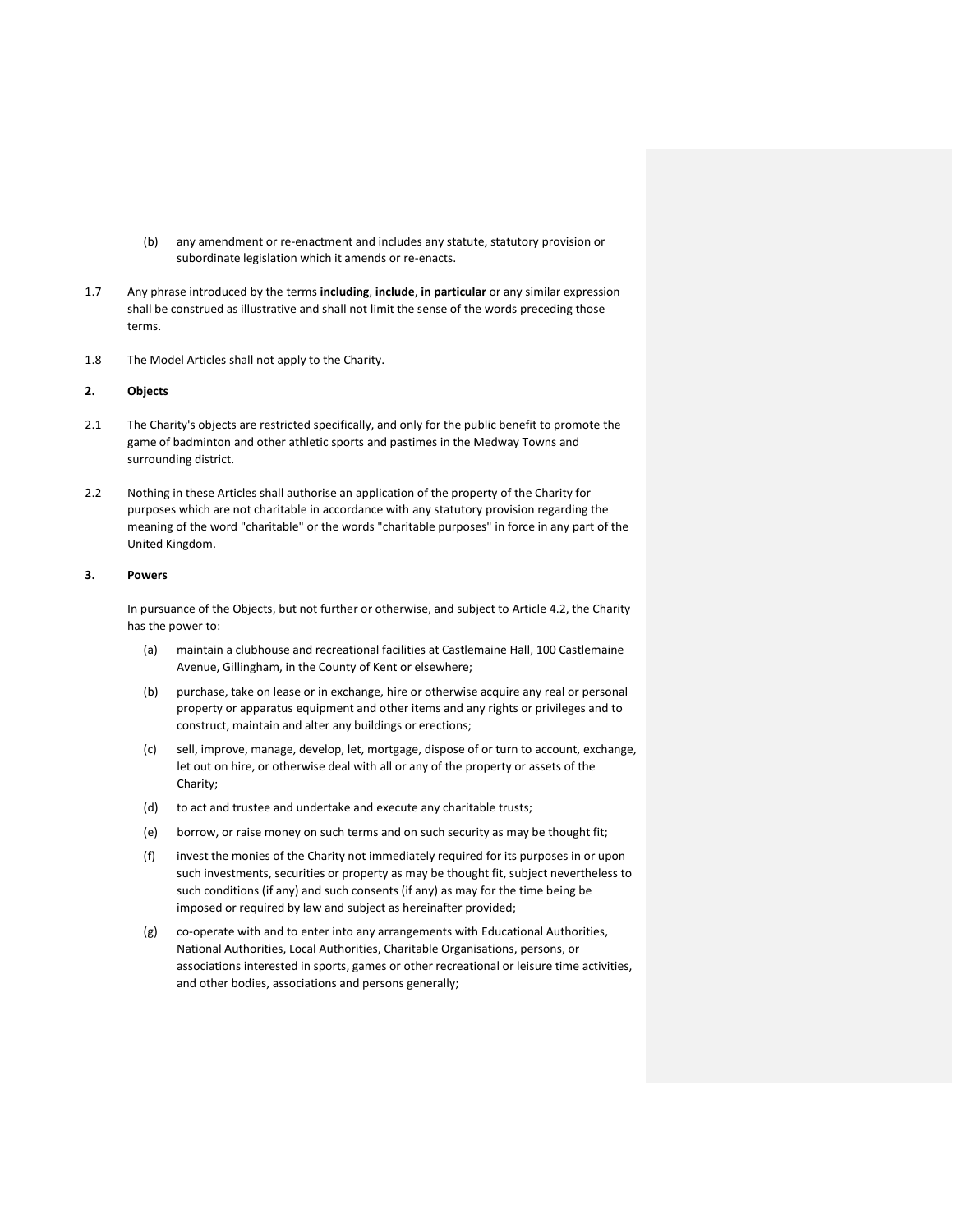- (h) buy, sell, and deal in all kinds of provisions, refreshments, liquor, wines, spirits, cigarettes, cigars and other consumable articles, badminton rackets, shuttlecocks, sports clothing and footwear, and any other items of sports equipment as may be required by Members, and to obtain all licenses, certificates and authorities for any of the purposes aforesaid;
- (i) accept grants, donations, gifts, legacies, loans, subscriptions, and other assistance or property and to conform to any proper condition upon which the same may be offered or made;
- (j) trade in the course of carrying out the Objects and carry out any other trade which is not expected to give rise to taxable profits;
- (k) establish or purchase companies to carry on any trade;
- (l) lend and give credit to, take security for such loans or credit and enter into guarantees or give security for the performance of contracts by any person or company;
- (m) set aside funds for particular purposes or as reserves against future expenditure;
- (n) deposit or invest funds with all the powers of a beneficial owner, but to invest only after obtaining advice from a Financial Expert, having regard to the suitability of investments and the need for diversification;
- (o) delegate the management of investments to a Financial Expert, but only on terms that:
	- (i) the Charity's investment policy is set down in writing by the Directors for the Financial Expert;
	- (ii) all transactions are reported promptly and regularly to the Directors;
	- (iii) investment performance is reviewed regularly with the Directors;
	- (iv) the delegation arrangement may be cancelled by the Directors at any time;
	- (v) a review of the investment policy and the delegation arrangement shall be carried out at least annually;
	- (vi) all payments due to the Financial Expert fall within a scale or a level which is agreed in advance and are notified promptly to the Directors on receipt;
	- (vii) the Financial Expert must not do anything outside the powers of the Charity;
- (p) arrange for the investments or other property of the Charity to be held in the name of a nominee (meaning a corporate body registered or having an established place of business in the United Kingdom) which is either under the control of the Directors or of a Financial Expert acting on their instructions, and to pay any reasonable fee required;
- (q) co-operate with other bodies and to exchange information and advice with them;
- (r) establish or support or aid in the establishment and support of any organisation formed for objects similar to any or all of the Objects;
- (s) enter into partnership or other arrangement with any other body with objects similar to any or all of the Objects;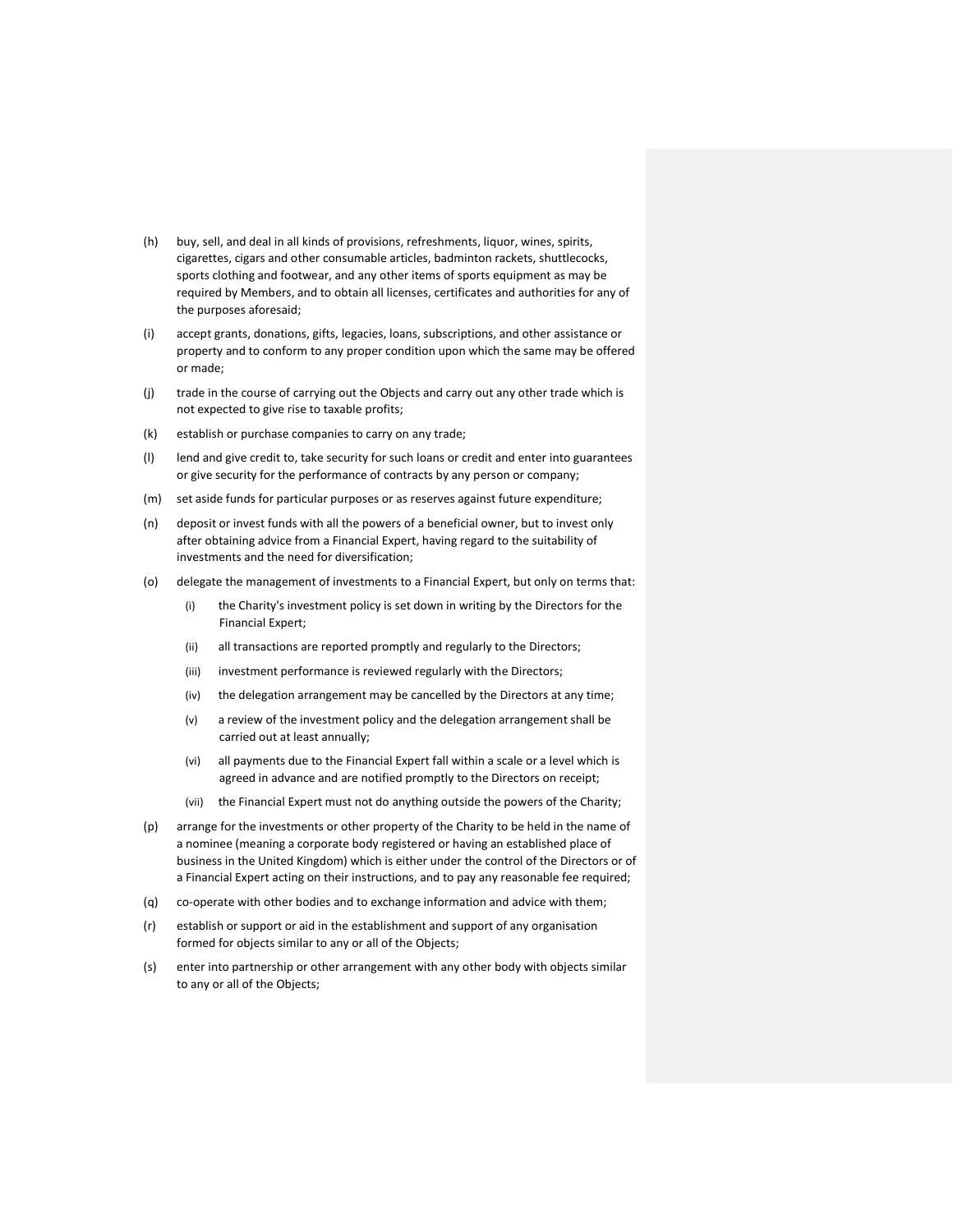- (t) acquire, amalgamate or merge with, or undertake all or any of the property, liabilities and engagements of any body with objects similar to any or all of the Objects;
- (u) enter into contracts to provide services to or on behalf of other bodies;
- (v) provide or procure the provision of advice;
- (w) publish and distribute books, pamphlets, reports, leaflets, journals, films, tapes, instructional matter and any other form of information in or on any media;
- (x) promote, undertake and commission research, surveys, studies or other work and to disseminate the useful results;
- (y) subject to Article 4.3:
	- (i) employ and remunerate any person or persons as necessary for the proper pursuit of the Objects; and
	- (ii) make reasonable provision for the payment of pensions for employees and their dependents;
- (z) take out such insurance policies as are necessary to protect the Charity;
- (aa) provide indemnity insurance for the Directors or any other officer of the Charity in accordance with and subject to the conditions in section 189 of the Charities Act;
- (bb) open and operate bank accounts and other facilities for banking and draw, accept, endorse, issue or execute promissory notes, bills of exchange, cheques and other instruments;
- (cc) organise and assist in the provision of conferences, courses of instruction, exhibitions, lectures and other educational activities;
- (dd) provide and assist in the provision of money, materials or other aid;
- (ee) amalgamate or merge with or acquire or undertake all or any of the property, liabilities and engagements of anybody having objects similar to the Objects;
- (ff) pay out of the funds of the Charity the costs incurred in connection with the formation and registration of the Charity as a company and as a charity; and
- (gg) do anything lawful which is calculated to further the Objects or is conducive or incidental to doing so.

#### **4. Application of income and property**

- 4.1 The income and property of the Charity shall only be applied to promote the Objects.
- 4.2 The Charity shall not support with its funds any object or endeavour to impose on or procure to be obscured by its Members or other any regulation, restriction or condition which:
	- (a) would make it a Trade Union;
	- (b) is of a regulatory sectarian nature;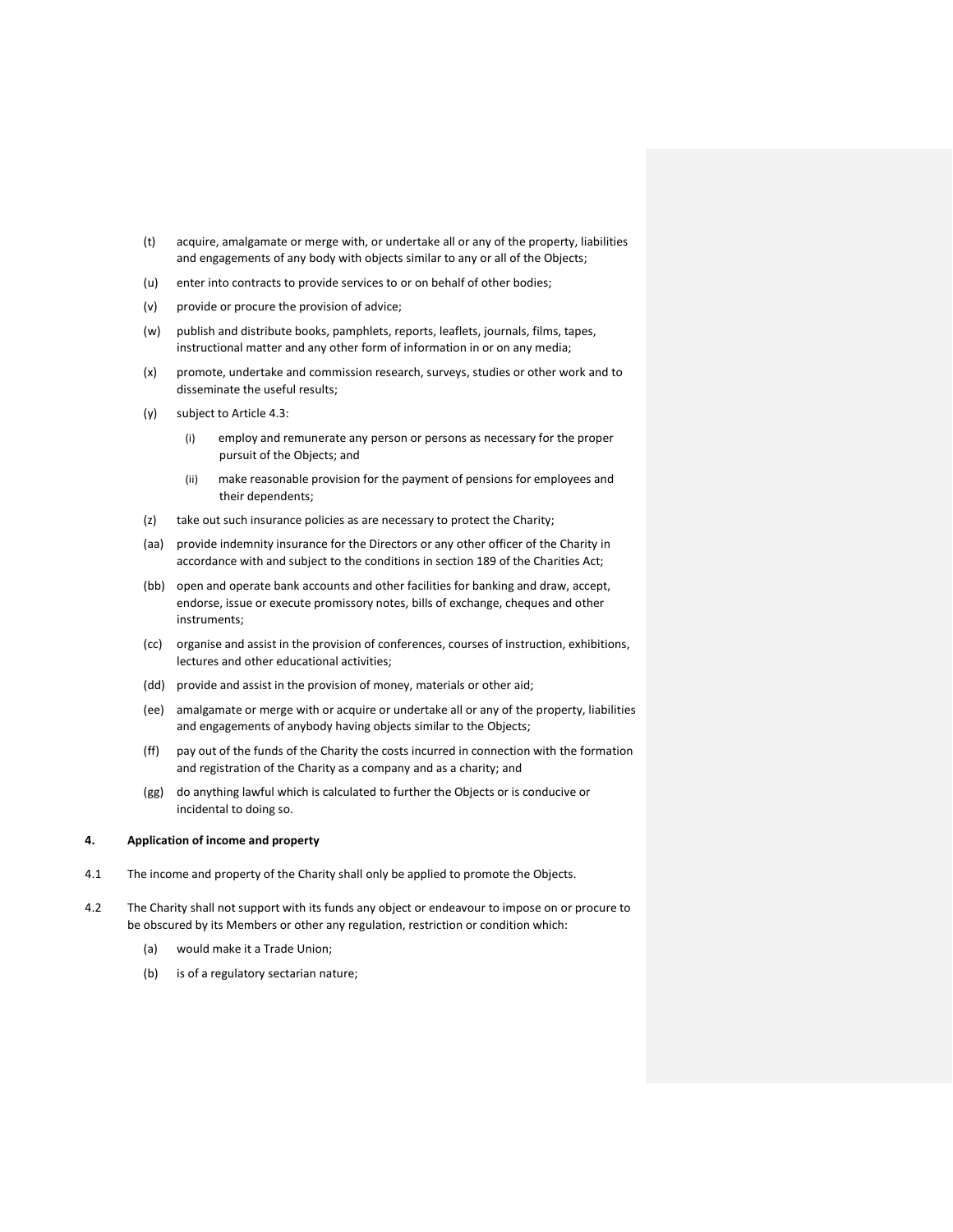- (c) is of a party political nature.
- 4.3 Except as provided below, no part of the income or property of the Charity may be paid or transferred directly or indirectly by way of dividend, bonus or otherwise by way of profit to any Member of the Charity. This shall not prevent any payment in good faith by the Charity of:
	- (a) a benefit to any Member in the capacity of a beneficiary of the Charity;
	- (b) reasonable and proper remuneration to any Member for any goods or services supplied to the Charity, provided that Article [5](#page-6-0) applies if such a Member is a Director;
	- (c) interest on money lent by a Member to the Charity at a reasonable and proper rate;
	- (d) reasonable and proper rent for premises demised or let by a Member to the Charity; and
	- (e) any payment to a Member who is also a Director which is permitted under Article 5.

### <span id="page-6-0"></span>**5. Benefits and payments to Directors and Connected Persons**

### 5.1 A Director:

- (a) is entitled to be reimbursed reasonable out-of-pocket expenses properly incurred when acting on behalf of the Charity;
- (b) may benefit from trustee indemnity insurance purchased by the Charity in accordance with section 189 of the Charities Act;
- (c) may receive payment under an indemnity from the Charity in the circumstances set out in Article 36;
- (d) may not receive any other benefit or payment from the Charity unless it is authorised by this Article 5.
- 5.2 Unless the benefit or payment is permitted under Article 5.3, no Director (including a Member who is also a Director) or Connected Person may:
	- (a) buy any goods or services from the Charity on terms preferential to those applicable to members of the public;
	- (b) sell goods, services, or any interest in land to the Charity;
	- (c) be employed by, or receive any remuneration from, the Charity; or
	- (d) receive any other financial benefit from the Charity.
- 5.3 A Director or a Connected Person may:
	- (a) receive a benefit from the Charity in the capacity of a beneficiary of the Charity provided that a majority of the Directors do not benefit in this way;
	- (b) enter into a contract for the supply of services, or of goods that are supplied in connection with the provision of services, to the Charity where that is permitted in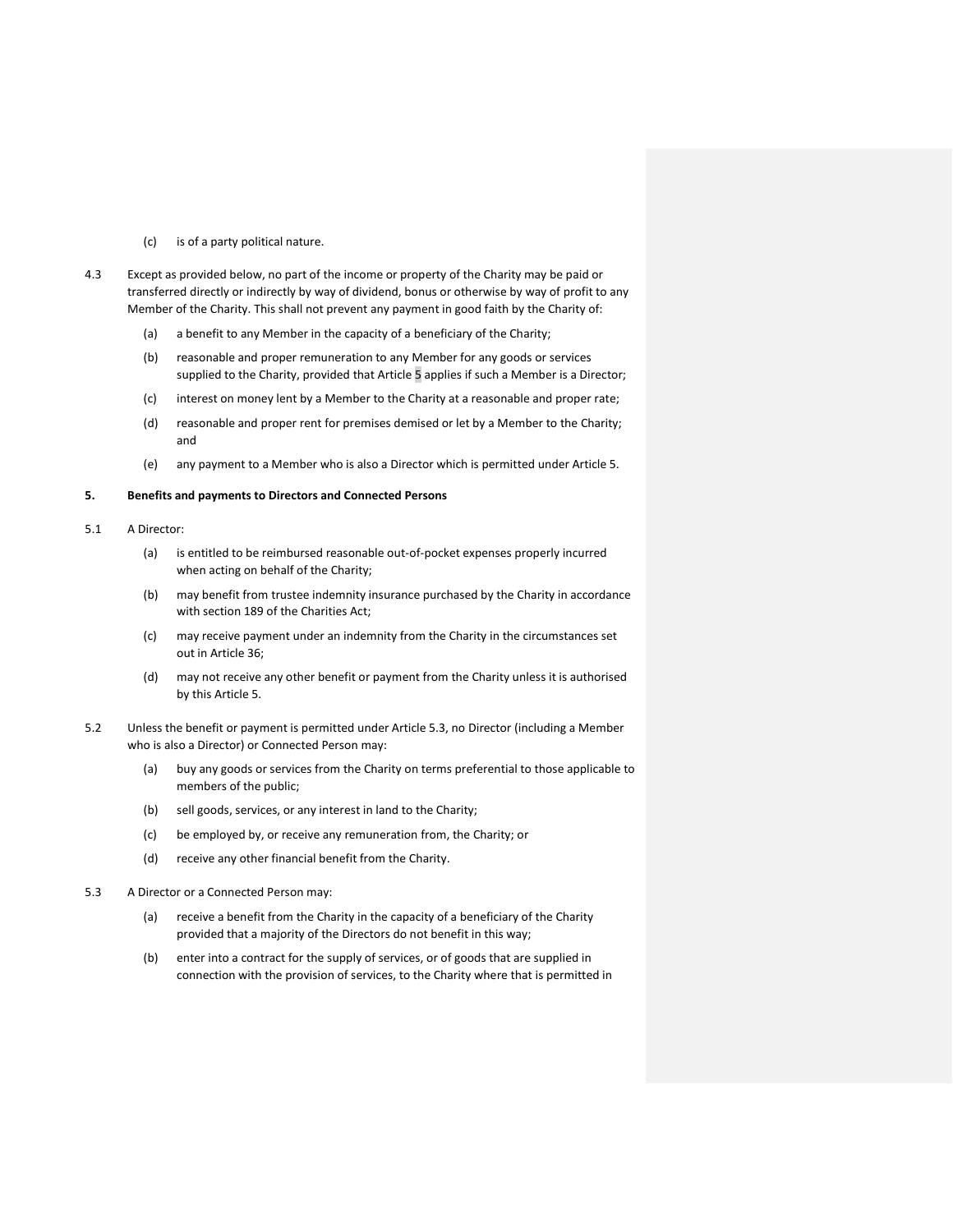accordance with, and subject to the conditions in, sections 185 and 186 of the Charities Act;

- (c) subject to Article 5.4, enter into a contract for the supply of goods to the Charity that are not supplied in connection with services provided to the Charity by the Director or Connected Person;
- (d) receive reasonable and proper rent for premises let to the Charity;
- (e) receive interest at a reasonable and proper rate on money lent to the Charity;
- (f) take part in the normal trading and fundraising activities of the Charity on the same terms as members of the public; and
- (g) receive or retain any payment for which prior written authorisation has been obtained from the Commission.
- 5.4 The Charity and its Directors may only rely upon the authority provided by Article 5.3(c) if each of the following conditions is satisfied:
	- (a) the amount or maximum amount of the payment for the goods:
		- (i) is set out in an agreement in writing between the Charity and the Director or Connected Person supplying the goods (the **Supplier**) under which the Supplier is to supply the goods in question to the Charity;
		- (ii) does not exceed what is reasonable in the circumstances for the supply of the goods in question;
	- (b) the other Directors are satisfied that it is in the best interests of the Charity to contract with the Supplier rather than someone who is not a Director or Connected Person. In reaching that decision, which must be recorded in the minutes of the meeting, the Directors must balance the advantages of contracting with a Director against the disadvantages of doing so;
	- (c) the Supplier:
		- (i) is absent from the part of the meeting at which there is discussion of the proposal to enter into a contract or arrangement with regard to the supply of goods to the Charity by them;
		- (ii) does not vote on any such matter and is not counted when calculating whether a quorum of Directors is present at the meeting; and
	- (d) a majority of the Directors then in office are not in receipt of remuneration or payments authorised by Article 5.
- 5.5 In Article 5.3 and Article 5.4, the "Charity" includes any company in which the Charity:
	- (a) holds more than 50% of the shares; or
	- (b) controls more than 50% of the voting rights attached to the shares; or
	- (c) has the right to appoint one or more Directors to the company.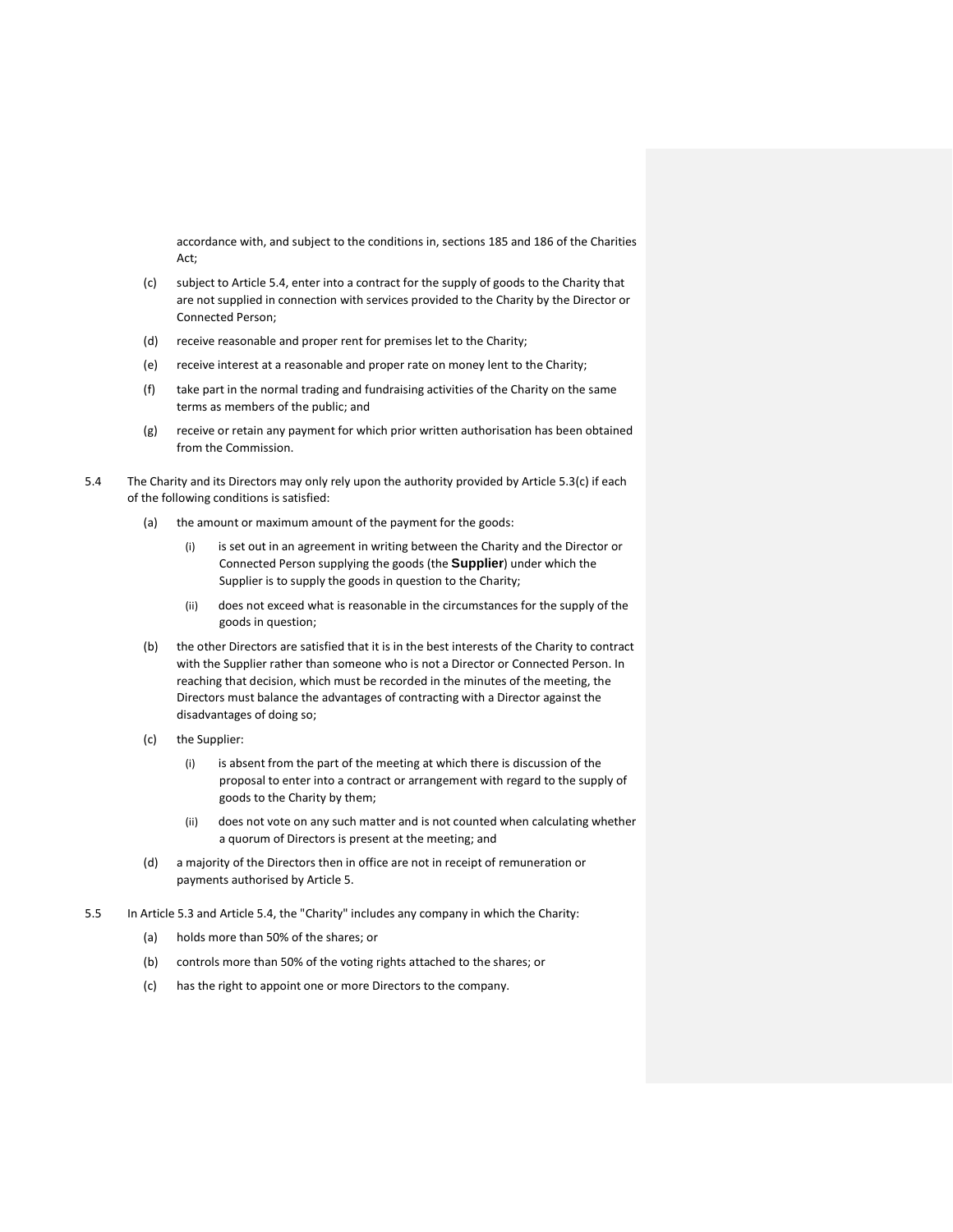5.6 A Director's duty under the Act to avoid a conflict of interest with the Charity does not apply to any transaction authorised by this Article 5.

### **6. Winding up**

- 6.1 On the winding up or dissolution of the Charity, after provision has been made for all its debts and liabilities, any assets or property that remain (the **Charity's remaining assets**) shall not be paid or distributed to the Members (except to a Member that is itself a charity and qualifies to benefit under this Article) but shall be applied or transferred:
	- (a) directly for one or more of the Objects;
	- (b) to any charity or charities for purposes similar to the Objects; or
	- (c) to any charity or charities for particular purposes falling within the Objects.
- 6.2 The decision on who is to benefit from the Charity's remaining assets, pursuant to Article 6.1, may be made by resolution of the Members at or before the time of winding up or dissolution and, subject to any such resolution of the Members, may be made by resolution of the Directors at or before the time of winding up or dissolution.
- 6.3 In the event that no resolution is passed by the Members or by the Directors in accordance with this Article, the Charity's remaining assets shall be applied for charitable purposes as directed by the court or the Charity Commission.

### **7. Liability of members**

The liability of each Member is limited to £1, being the amount that each Member undertakes to contribute to the assets of the Charity in the event of its being wound up while they are a Member or within one year after they cease to be a Member, for:

- (a) payment of the Charity's debts and liabilities contracted before they cease to be a Member,
- (b) payment of the costs, charges and expenses of the winding up, and
- (c) adjustment of the rights of the contributories among themselves.

### **8. Members**

- 8.1 The number of Members shall at no time fall below 25.
- 8.2 The Charity shall admit to membership an individual who:
	- (a) applies to the Charity using the application process set out in Article 8.4; and
	- (b) is approved by a simple majority rate of the Directors.
- 8.3 The Directors may in their absolute discretion accept or decline to accept any application for membership and need not give reasons for doing so.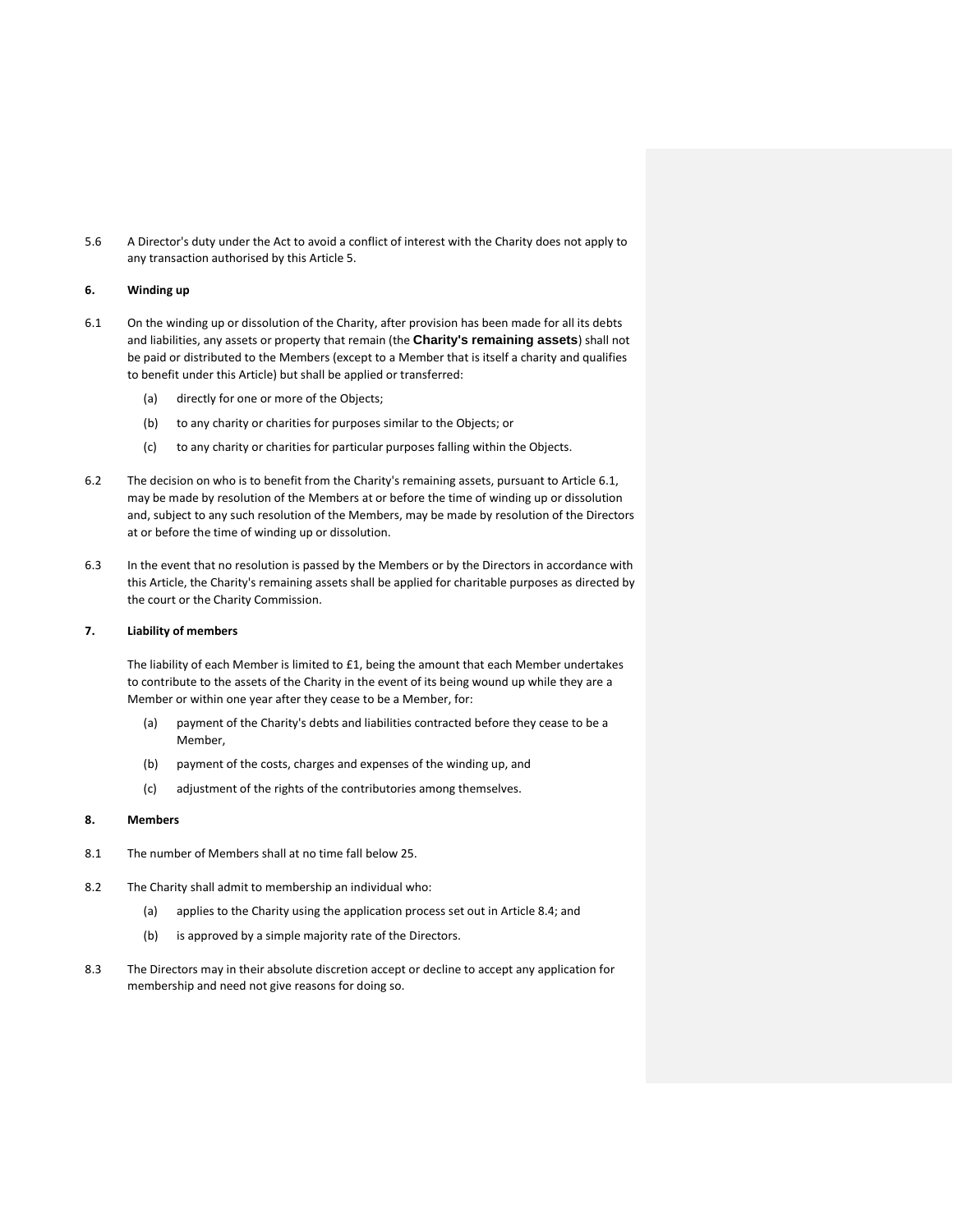8.4 Subject to the provisions of Article 8.9, creed, ethnic origin and disability of any kind shall not be a bar to membership every individual who applies for membership must be proposed and seconded by Members and must communicate his application in writing to the Charity including the following particulars:

*I/We desire to become a Member of The Medway Badminton Association Limited and I/we agree, if admitted, to be bound by the Articles of the Association and Rules of the Association.*

| Full Name(s) of Candidate(s) |  |              |
|------------------------------|--|--------------|
|                              |  |              |
| Date of Birth                |  |              |
| Address(es)                  |  |              |
|                              |  |              |
| Signature(s) of Candidate(s) |  | <br>.        |
| Proposer                     |  | Seconder<br> |

The Directors shall cause the names and date of joining of each new member to be exhibited prominently in the Charity's premises in a part frequented by the Members for a period of at least seven days.

- 8.5 The Charity shall maintain a register of Members and shall enter the name and address of Members on admittance. The details of any person ceasing to be a Member shall be removed from the register.
- 8.6 Membership is not transferable.
- 8.7 Annual subscription payable by Members shall be due on the 30<sup>th</sup> day of September in each year. Such subscription shall be deemed to be a debt to the Charity for the time being.
- 8.8 If any Member shall fail to pay the subscription within 28 days after it has become due, the Charity shall be entitled to send him a notice in writing to his address as recorded in the Register of Members calling on him to pay the same within 7 days. If he shall fail to pay his subscription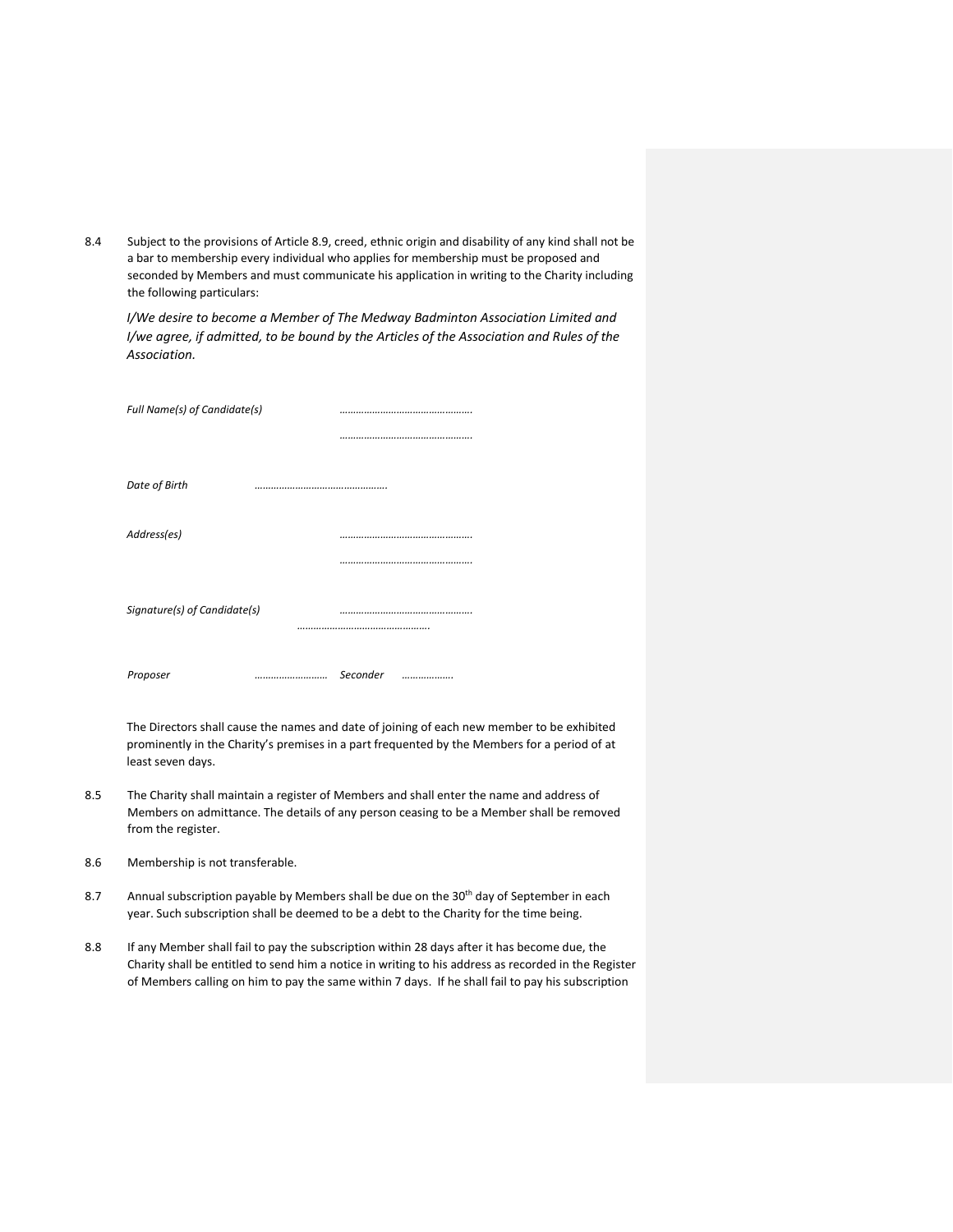the Directors shall be entitled to terminate his membership without further notice. Notwithstanding the foregoing, if a new Member shall fail to pay his subscription within 56 days of admission to membership, his admission to membership shall be deemed null and void.

- 8.9 As at the date of adoption of these Articles, the Charity has established the classes of membership with different rights and obligations as set out below:
	- (a) full membership for persons over the age of 18 with full voting rights and an obligation to pay an annual subscription fixed at the annual general meeting;
	- (b) junior membership for persons below the age of 18 with no voting rights; and on such terms and such subscription as the Directors shall determine from time to time; subject to Article 8.4 but without the requirement for such persons to be proposed or seconded by existing Members;
	- (c) associate membership for persons over the age of 18 with no voting rights; on such terms and such subscription as is determined at the annual general meeting and this shall be done on September 30<sup>th</sup> in each year;
	- (d) temporary membership for persons precluded by distance or circumstances from making full use of the privileges of other membership; with no voting rights;
	- (e) for periods of no more than one month in aggregate in any 12 month period; on such terms and such subscription as the Directors shall determine from time to time;
	- (f) honorary life membership for existing Members; with voting rights; the rights of full Members without any obligation to pay an annual subscription having been proposed pursuant to a resolution of the Directors passed by at least a two third majority;

provided that the aggregate number of temporary, associate and honorary life Members shall not exceed one tenth of all other Members at any one time.

- 8.10 Any Member shall be entitled to introduce guests to the Charity's premises provided that no person whose application for membership has been declined or who has been expelled from the membership of the Charity shall be introduced as a guest. The Member introducing the guest shall enter the name and address of the guest together with his own name in a book that shall be kept at the Charity's premises. Guests shall not be permitted to purchase intoxicating liquor of any description for consumption off the Charity's premises.
- 8.11 Junior Members under the age of 18 shall not purchase or consume intoxicating liquor at the Charity's premises and any junior Member in breach of this provision shall be liable to expulsion under Article 9(d).
- 8.12 There may be admitted to the Charity's registered premises persons other than Members and their guests and intoxicating liquor may be sold to such persons (who are not under the age of 18 years) by or on behalf of the Charity for consumption on the premises and not elsewhere, provided that this provision will apply only upon days when league matches or competitions are played at the Charity's premises and will only apply so as to permit the sale of intoxicating liquor to players and officials taking part in such matches or competitions. For the purposes of this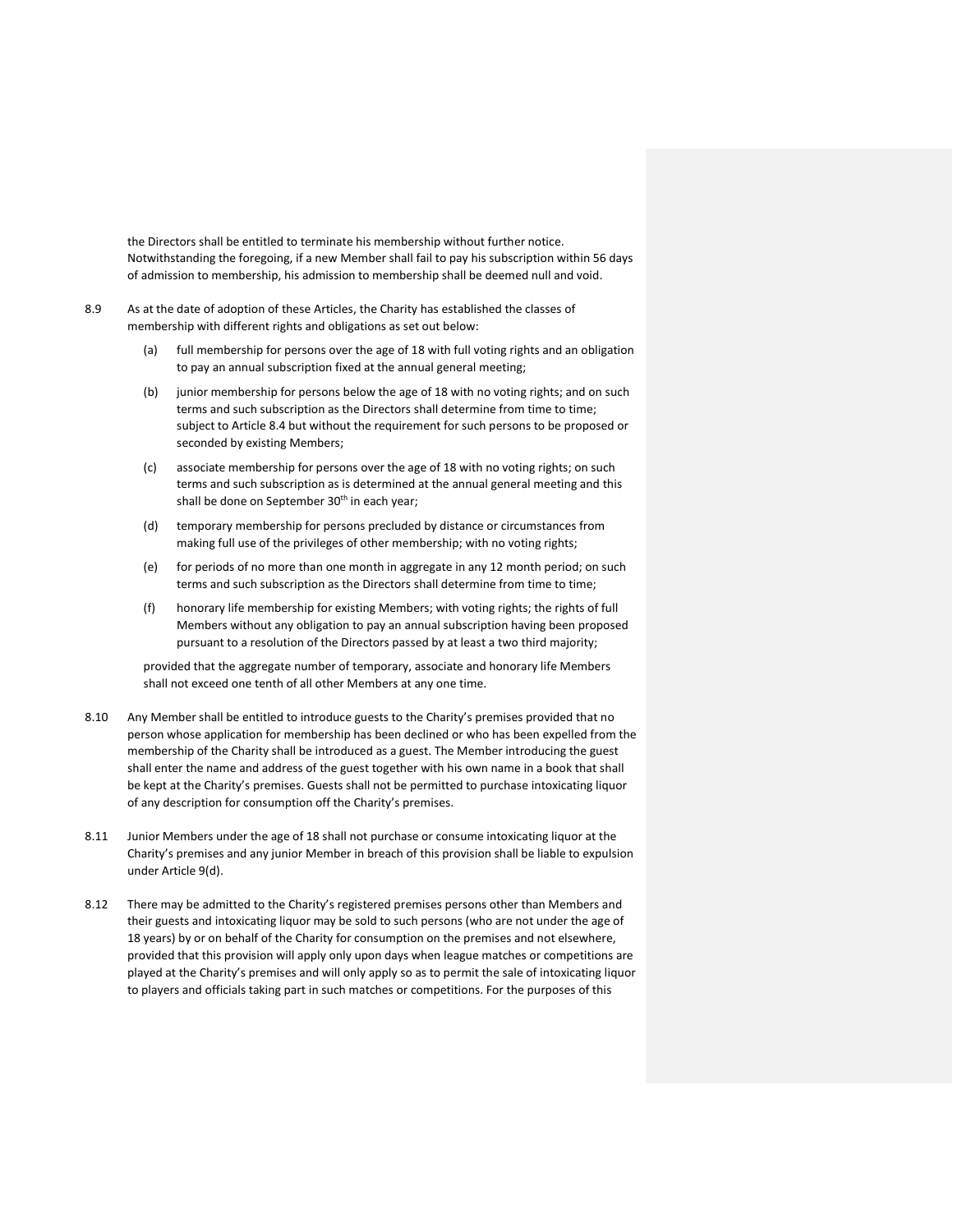Article a league match means one of a series of matches between teams representing different clubs or counties participating in league badminton. A competition means a tournament or single badminton event in which individuals complete against each other or in which teams representing different clubs or counties complete against each other.

### **9. Termination of membership**

A Member shall cease to be a Member if:

- (a) the Member dies;
- (b) the Member resigns by giving notice to the Charity in writing;
- (c) any subscription payable by the Member to the Charity remains unpaid within six months of it falling due and the Charity notifies the Member in writing of the termination of their membership;
- (d) the Member is removed from membership by a resolution of the Directors passed by at least two thirds of the Directors present and entitled to vote that it is in the best interests of the Charity that the membership is terminated. Such a resolution may not be passed unless:
	- (i) the Member has been given at least 7 clear days' notice in writing of the meeting of the Directors at which the resolution will be proposed and the reasons why it will be proposed; and
	- (ii) the Member or, at the option of the Member, the Member's representative (who need not be a Member of the Charity) has been given a reasonable opportunity to make representations to the meeting either in person or in writing. The Directors must consider any representations made by the Member (or the Member's representative) and inform the Member of their decision following such consideration. There shall be no right of appeal from a decision of the Directors to terminate the membership of a Member.

A Member removed from membership by such a resolution shall remain liable to pay to the Charity any subscription or other sum owed by them and shall not be entitled to a refund of any such subscription or other sum paid by them to the Charity.

### **10. General meetings**

# 10.1 The Charity shall hold an annual general meeting before 15<sup>th</sup> July in each year, with not more than 185 months elapsing between general meetings.

- 10.2 Each notice calling an annual general meeting shall specify the meeting as such and each annual general meeting shall take place at such time and place as the Directors shall think fit.
- 10.3 The business at an annual general meeting shall include: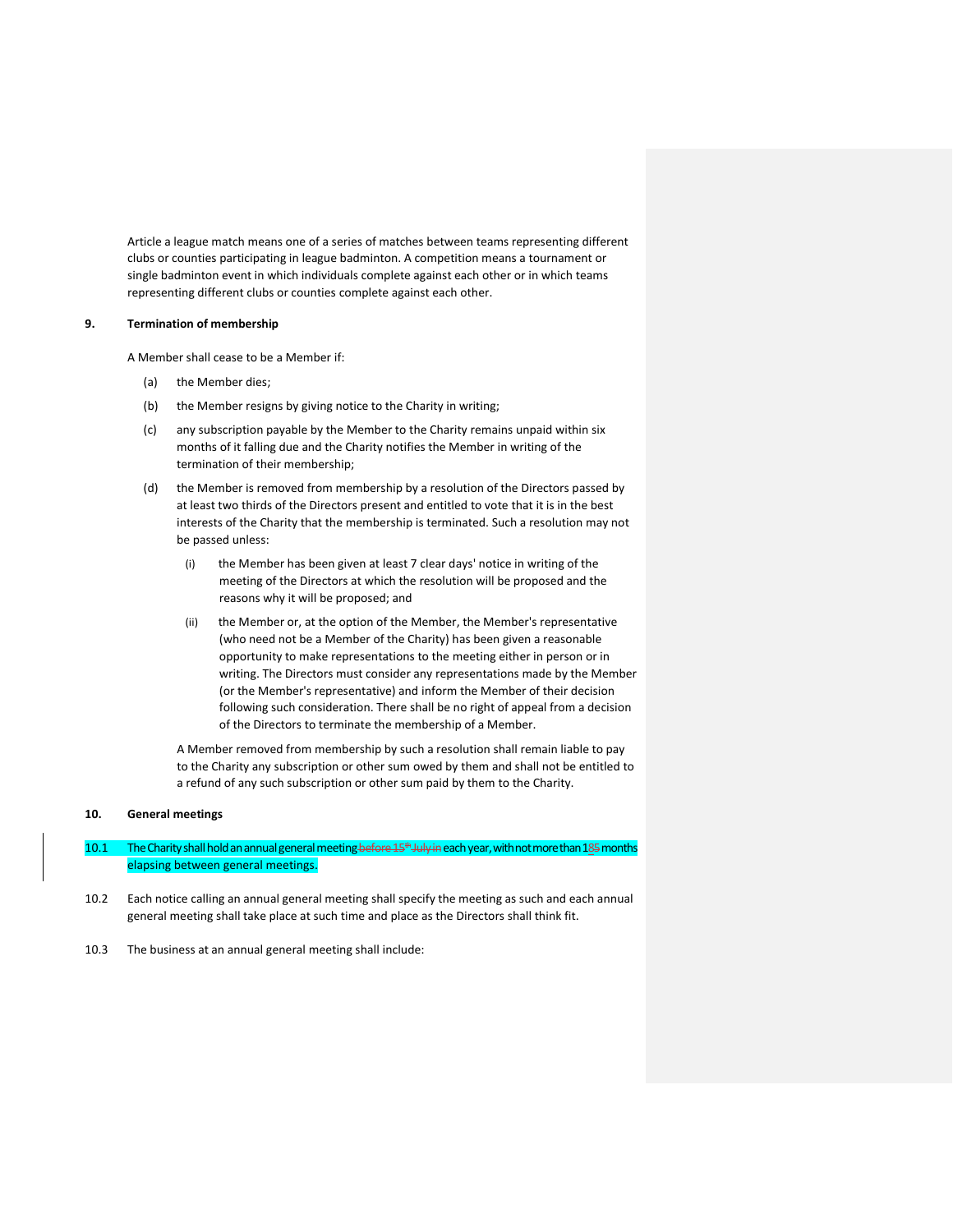- (a) the consideration of the accounts, balance sheets, reports of the Directors and auditors;
- (b) the retirement, appointment or re-appointment of Directors in accordance with Article 19.1 to Article 19.3;
- (c) the determination of the annual subscription; and
- (d) the appointment of the auditors.
- 10.4 All general meetings other than annual general meetings shall be called extraordinary general meetings.

### **11. Notice of general meetings**

- 11.1 Extraordinary general meetings are called on a minimum of 14 clear days' notice. Annual general meetings are called on a minimum of 21 clear days' notice.
- 11.2 A general meeting may be called by shorter notice if it is so agreed by a majority in number of the Members having a right to attend and vote at the meeting, being a majority who together hold not less than 90% of the total voting rights.
- 11.3 The notice shall specify the date, time and place of the meeting and the general nature of the business to be transacted. It shall also include a statement pursuant to the Act setting out the right of Members to appoint proxies.
- 11.4 The notice shall be given to:
	- (a) each Member;
	- (b) each Director;
	- (c) the auditor for the time being of the Charity; and
	- (d) displayed on a notice board at the Charity's premises.
- 11.5 Proceedings at a general meeting shall not be invalidated because a person entitled to receive notice of the meeting did not receive it because of an accidental omission by the Charity.

### **12. Proceedings at general meetings**

- 12.1 Every general meeting of the Charity shall have a chair:
	- (a) the Chairman shall chair general meetings of the Charity or, if the Chairman is absent, the Vice-Chairman shall act as chair.
	- (b) if neither the Chairman nor the Vice-Chairman is present within 15 minutes of the time appointed for the meeting, a Director elected by the Directors present shall chair the meeting.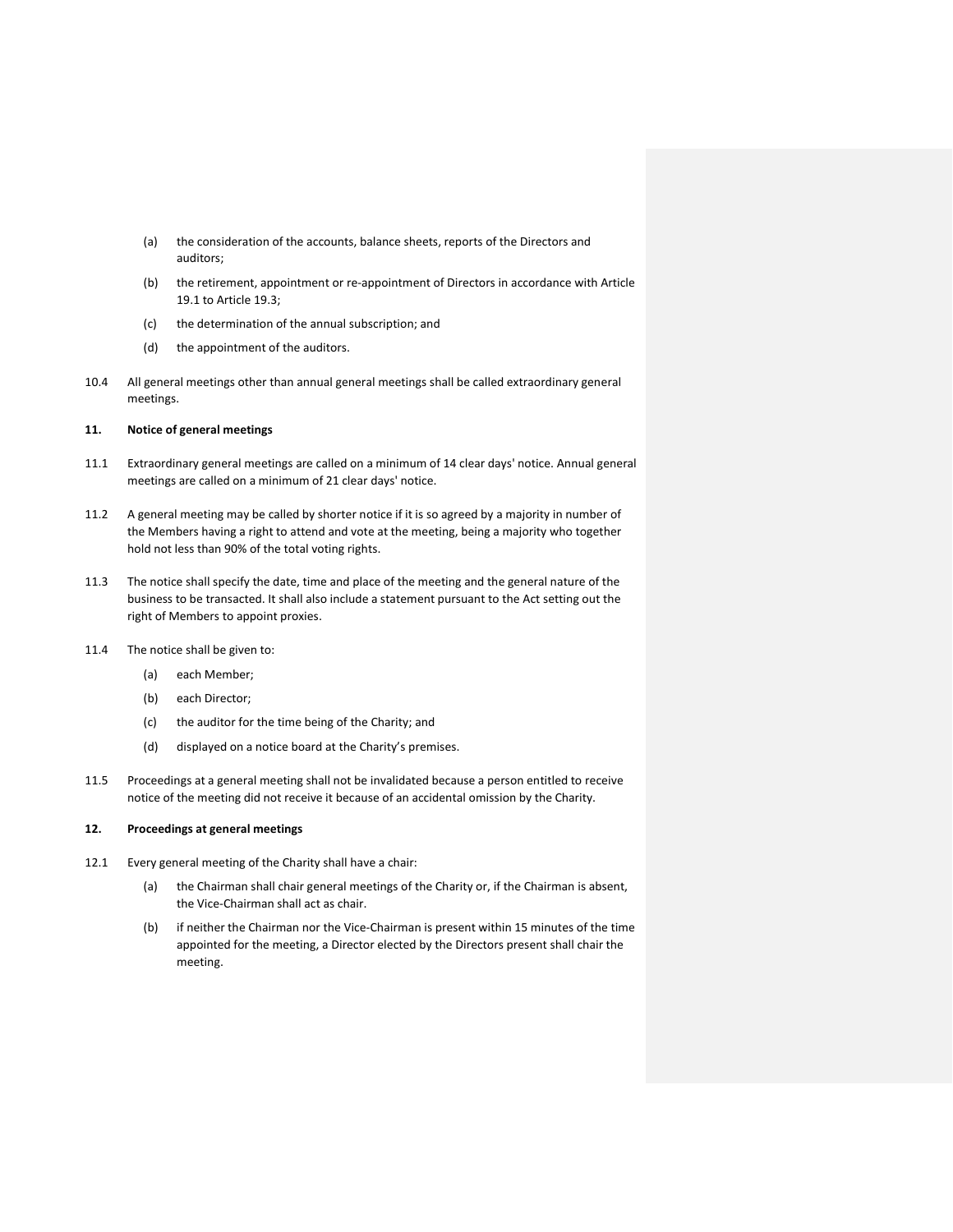- (c) if there is only one Director present and willing to act, that Director shall chair the meeting.
- (d) if no Director is present and willing to chair the meeting within 15 minutes of the time appointed for the meeting, the Members present shall choose one of their number to chair the meeting.
- 12.2 No business shall be transacted at any general meeting unless a quorum is present. A quorum shall be 15 Members entitled to vote and personally present at the meeting.
- 12.3 If within 30 minutes from the time appointed for the meeting a quorum is not present, or if during the meeting a quorum ceases to be present, the meeting shall be adjourned until such other date, time and place as the Directors shall determine. If at the adjourned meeting a quorum is not present within 30 minutes from the time appointed for the meeting, those Members present in person or by proxy and entitled to vote shall be a quorum.
- 12.4 The chair of a general meeting may adjourn such a meeting when a quorum is present, if the meeting consents to an adjournment, and shall adjourn such a meeting if directed to do so by the meeting. The chair shall specify either that the meeting:
	- (a) is to be adjourned to a particular date, time and place; or
	- (b) shall be adjourned to a date, time and place to be appointed by the Directors;

and shall have regard to any directions as to date, time and place which have been given by the meeting.

- 12.5 If the meeting is adjourned until more than 14 days after the date on which it was adjourned, the Charity shall give at least seven clear days' notice of it to the same persons to whom notice of the Charity's general meetings is required to be given and containing the same information which such notice is required to contain.
- 12.6 No business may be transacted at an adjourned general meeting which could not properly have been transacted at the meeting if the adjournment had not taken place.

#### **13. Voting at general meetings**

- 13.1 A vote on a resolution proposed at a meeting shall be decided by a show of hands unless before, or on the declaration of the result of, the show of hands a poll is demanded in accordance with Article 13.5.
- 13.2 On a show of hands or on a poll every Member with voting rights over the age of 18 shall have one vote. The chair of the meeting shall have a second or casting vote.
- 13.3 Any objection to the qualification of any voter must be raised at the meeting or adjourned meeting at which the vote objected to is tendered and every vote not disallowed at the meeting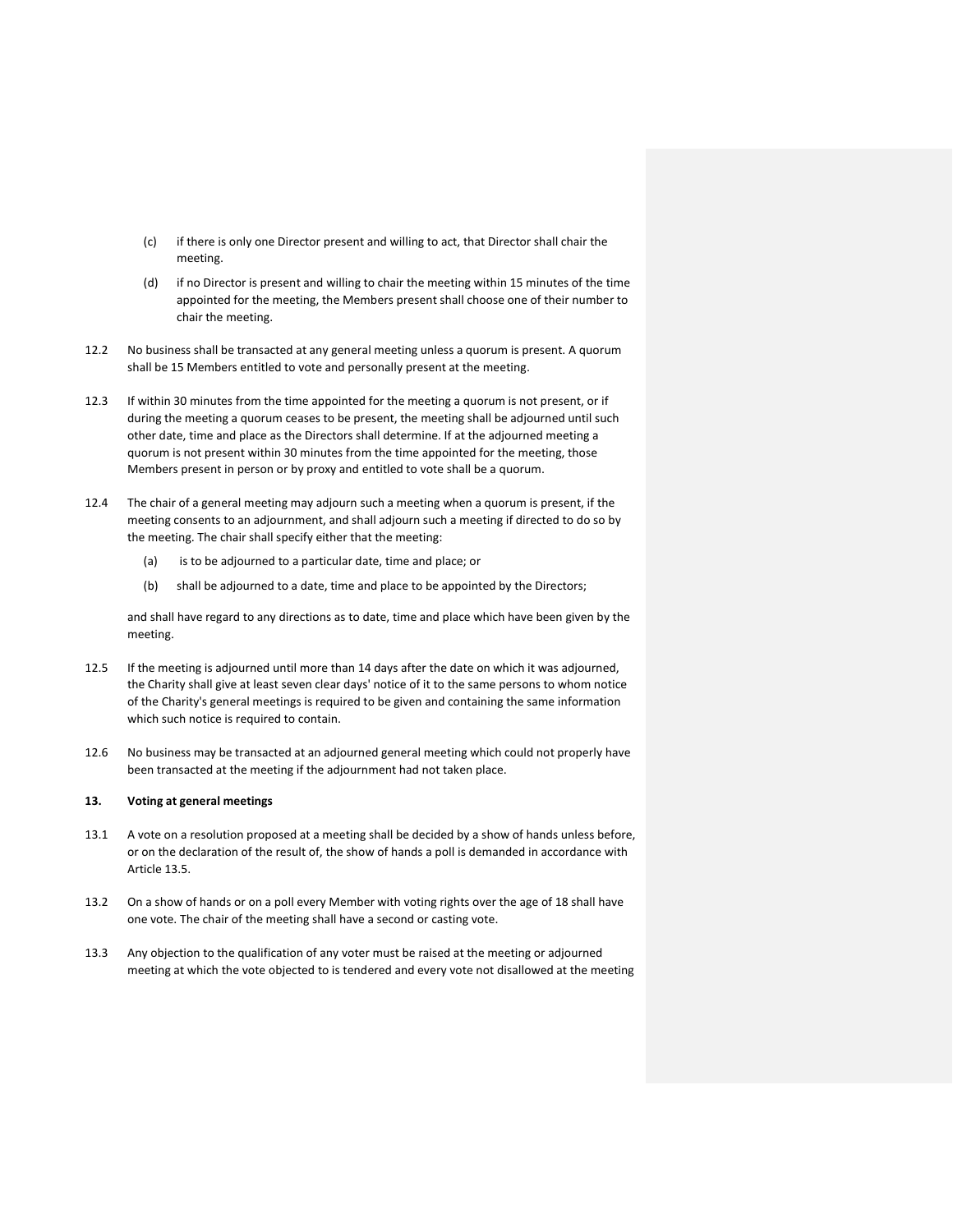shall be valid. Any such objection must be referred to the chair of the meeting whose decision is final.

- 13.4 Unless a poll is demanded, the declaration of the chair of the result of the vote and an entry to that effect in the minutes of the meeting shall be conclusive evidence of the fact and the number or proportion of votes cast in favour or against need not be recorded.
- 13.5 A poll may be demanded by:
	- (a) the chair of the meeting;
	- (b) four or more persons having the right to vote on the resolution; or
	- (c) a person or persons representing not less than one tenth of the total voting rights of all the Members having the right to vote on the resolution.
- 13.6 A demand for a poll may be withdrawn if:
	- (a) the poll has not yet been taken, and
	- (b) the chair of the meeting consents to the withdrawal.
- 13.7 A poll demanded on the election of a person to chair a meeting or on a question of adjournment must be taken immediately.
- 13.8 Otherwise, a poll demanded must be taken either immediately or at such time and place as the chair of the meeting directs, provided that it is taken within 30 days after it was demanded. If not taken immediately, either the time and place at which it is to be taken shall be announced at the meeting at which it was demanded or at least seven clear days' notice shall be given specifying the time and place at which the poll is to be taken.
- 13.9 The poll shall be conducted in such manner as the chair directs and the chair may fix a time and place for declaring the result of the poll. The result of the poll shall be deemed to be the resolution of the meeting at which the poll was demanded.
- 13.10 If a poll is demanded, this shall not prevent the meeting from continuing to deal with any other business that may be conducted at the meeting.

#### **14. Proxies**

- 14.1 A Member is entitled to appoint another person as a proxy to exercise all or any of the Member's rights to attend and to speak and vote at a meeting of the Charity.
- 14.2 Proxies may only be validly appointed by a notice in writing (a **proxy notice**) which:
	- (a) states the name and address of the Member appointing the proxy;
	- (b) identifies the person appointed to be that Member's proxy and the general meeting in relation to which that person is appointed;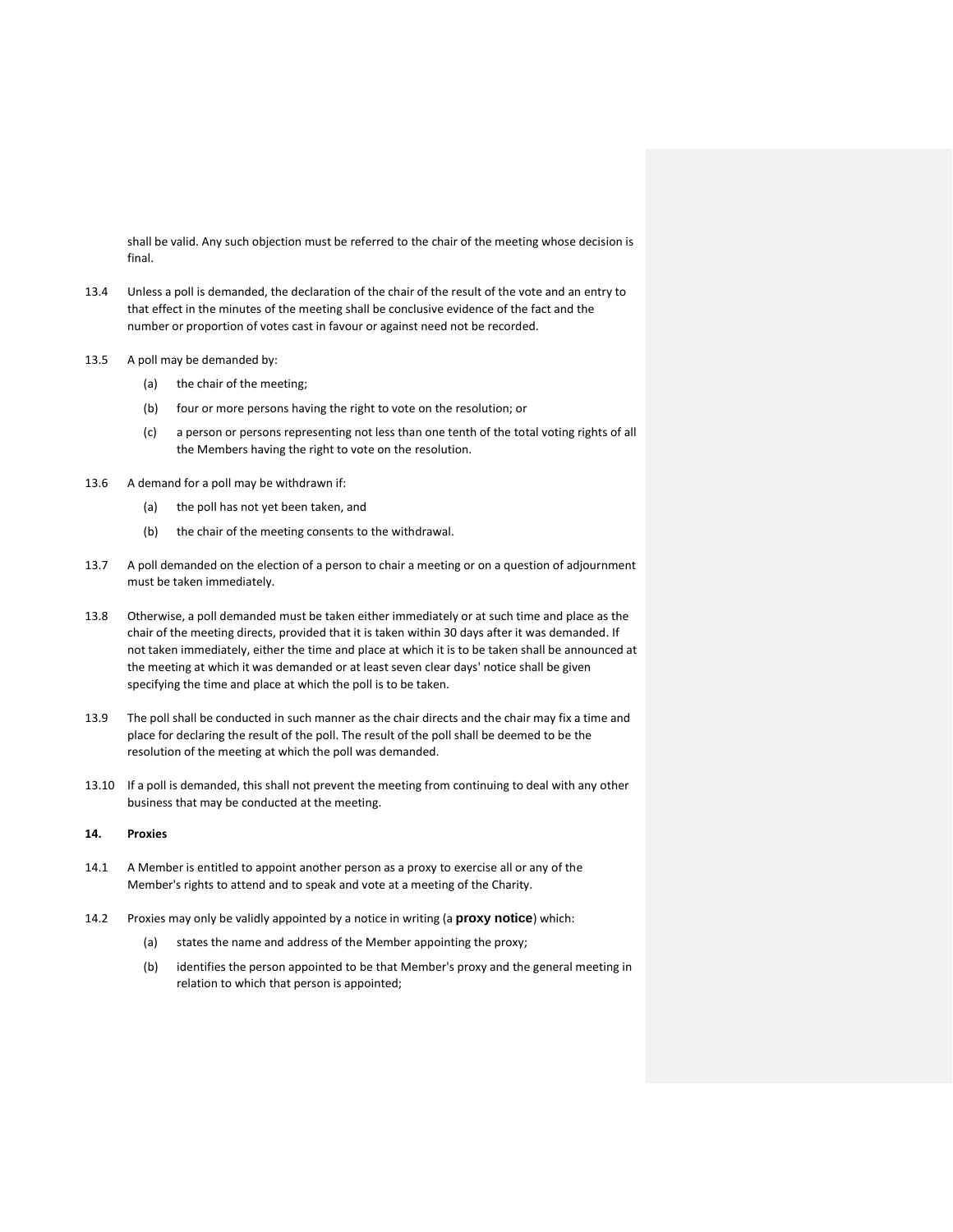- (c) is signed by or on behalf of the Member appointing the proxy, or is authenticated in such manner as the Directors may determine; and
- (d) is delivered to the Charity in accordance with the Articles not less than 48 hours before the time appointed for holding the meeting or adjourned meeting at which the right to vote is to be exercised and in accordance with any instructions contained in the notice of the general meeting (or any adjourned meeting) to which they relate.

A proxy notice which is not delivered in such manner shall be invalid unless the Directors, in their discretion, accept the notice at any time before the meeting.

- 14.3 The Charity may require proxy notices to be delivered in a particular form, and may specify different forms for different purposes.
- 14.4 Proxy notices may specify how the proxy appointed under them is to vote (or that the proxy is to abstain from voting) on one or more resolutions.
- 14.5 Unless a proxy notice indicates otherwise, it must be treated as:
	- (a) allowing the person appointed under it as a proxy discretion as to how to vote on any ancillary or procedural resolutions put to the meeting; and
	- (b) appointing that person as a proxy in relation to any adjournment of the general meeting to which it relates, as well as the meeting itself.
- 14.6 A person who is entitled to attend, speak or vote (either on a show of hands or on a poll) at a general meeting remains so entitled in respect of that meeting or any adjournment of it, even though a valid proxy notice has been delivered to the Charity by or on behalf of that person.
- 14.7 An appointment under a proxy notice may be revoked by delivering to the Charity a notice in writing given by or on behalf of the person by whom or on whose behalf the proxy notice was given.
- 14.8 A notice revoking a proxy appointment only takes effect if it is delivered before the start of the meeting or adjourned meeting to which it relates.
- 14.9 If a proxy notice is not executed by the person appointing the proxy, it must be accompanied by written evidence of the authority of the person who executed it to execute it on the appointor's behalf.

### <span id="page-15-0"></span>**15. Written resolutions**

- 15.1 Subject to Article [15.4,](#page-16-0) a written resolution of the Members passed in accordance with this Article [15](#page-15-0) shall have effect as if passed by the Members in a general meeting. A written resolution is passed:
	- (a) as an ordinary resolution if it is passed by a simple majority of the eligible Members; or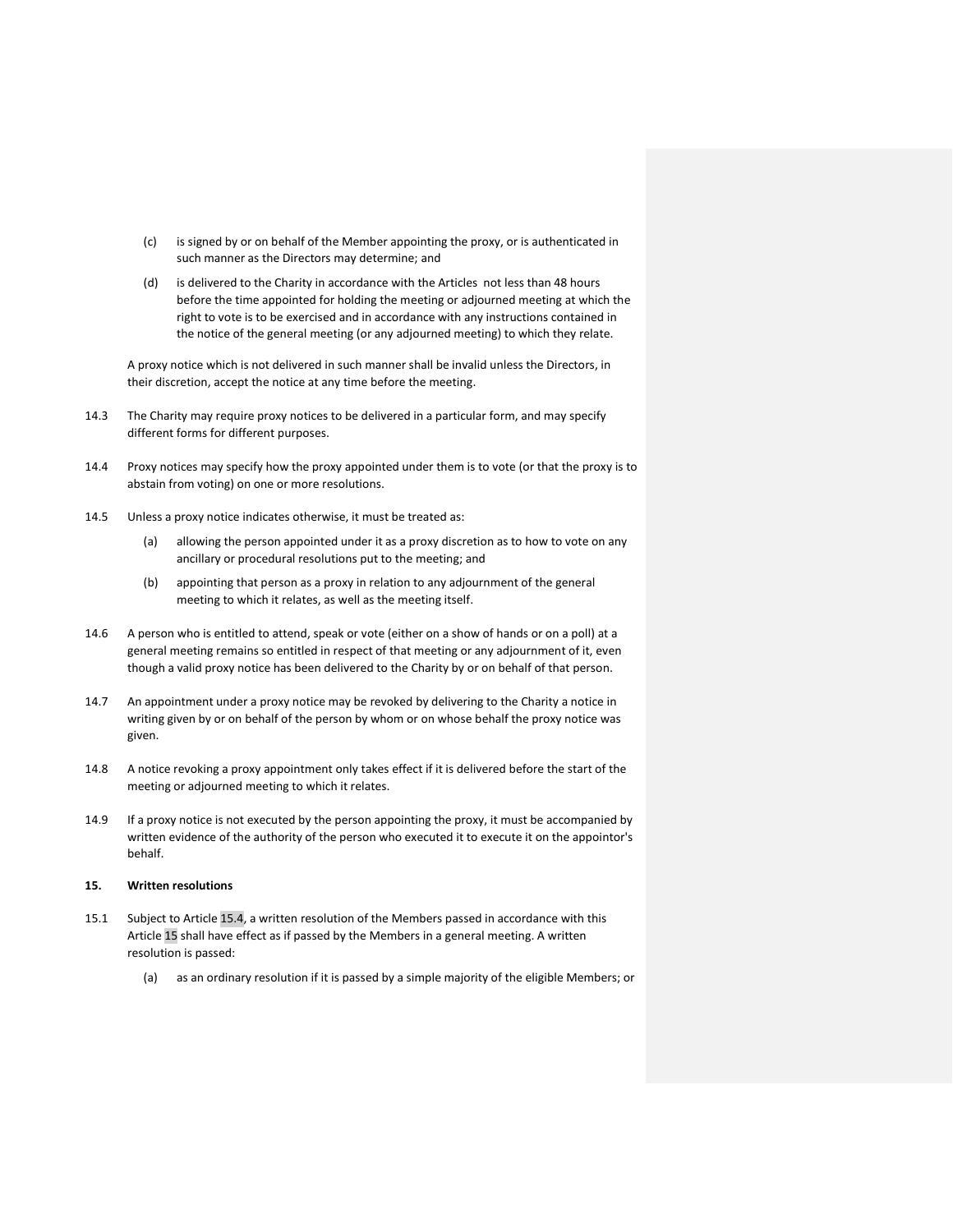- (b) as a special resolution if it is passed by Members representing not less than 75% of the eligible Members. A written resolution is not a special resolution unless it states that it was proposed as a special resolution.
- 15.2 Where a resolution is proposed as a written resolution of the Charity, the eligible Members are the Members who would have been entitled to vote on the resolution on the Circulation Date of the resolution.
- 15.3 Any resolution of the Members for which the Act does not specify whether it is to be passed as an ordinary resolution or as a special resolution shall be passed as an ordinary resolution.
- <span id="page-16-0"></span>15.4 A Members' resolution under the Act removing a Director or an auditor before the expiration of his term of office may not be passed as a written resolution.
- 15.5 A copy of the written resolution must be sent to every Member together with a statement informing the Member how to signify their agreement to the resolution and the date by which the resolution must be passed if it is not to lapse.
- 15.6 A Member signifies their agreement to a proposed written resolution when the Charity receives from them (or from someone acting on their behalf) an authenticated document identifying the resolution to which it relates and indicating the Member's agreement to the resolution. A Member's agreement to a proposed written resolution, once signified, cannot be revoked. For these purposes:
	- (a) if the document is sent to the Charity in hard copy form, it is authenticated if it bears the signature of the person sending it;
	- (b) if the document is sent to the Charity in electronic form, it is authenticated if the identity of the sender is confirmed in a manner specified by the Charity or, where no such manner has been specified by the Charity, if it is accompanied by a statement of the identity of the sender and the Charity has no reason to doubt the truth of that statement.
- 15.7 A written resolution is passed when the required majority of eligible Members have signified their agreement to it. In the case of a Member that is an organisation, its authorised representative may signify its agreement.
- 15.8 A proposed written resolution shall lapse if it is not passed within 28 days beginning with the Circulation Date.
- 15.9 Communications in relation to written resolutions shall be sent to the Charity's auditors in accordance with the Act.
- 15.10 The Members may require the Charity to circulate a resolution that may properly be moved and is proposed to be moved as a written resolution in accordance with sections 292 and 293 of the Act.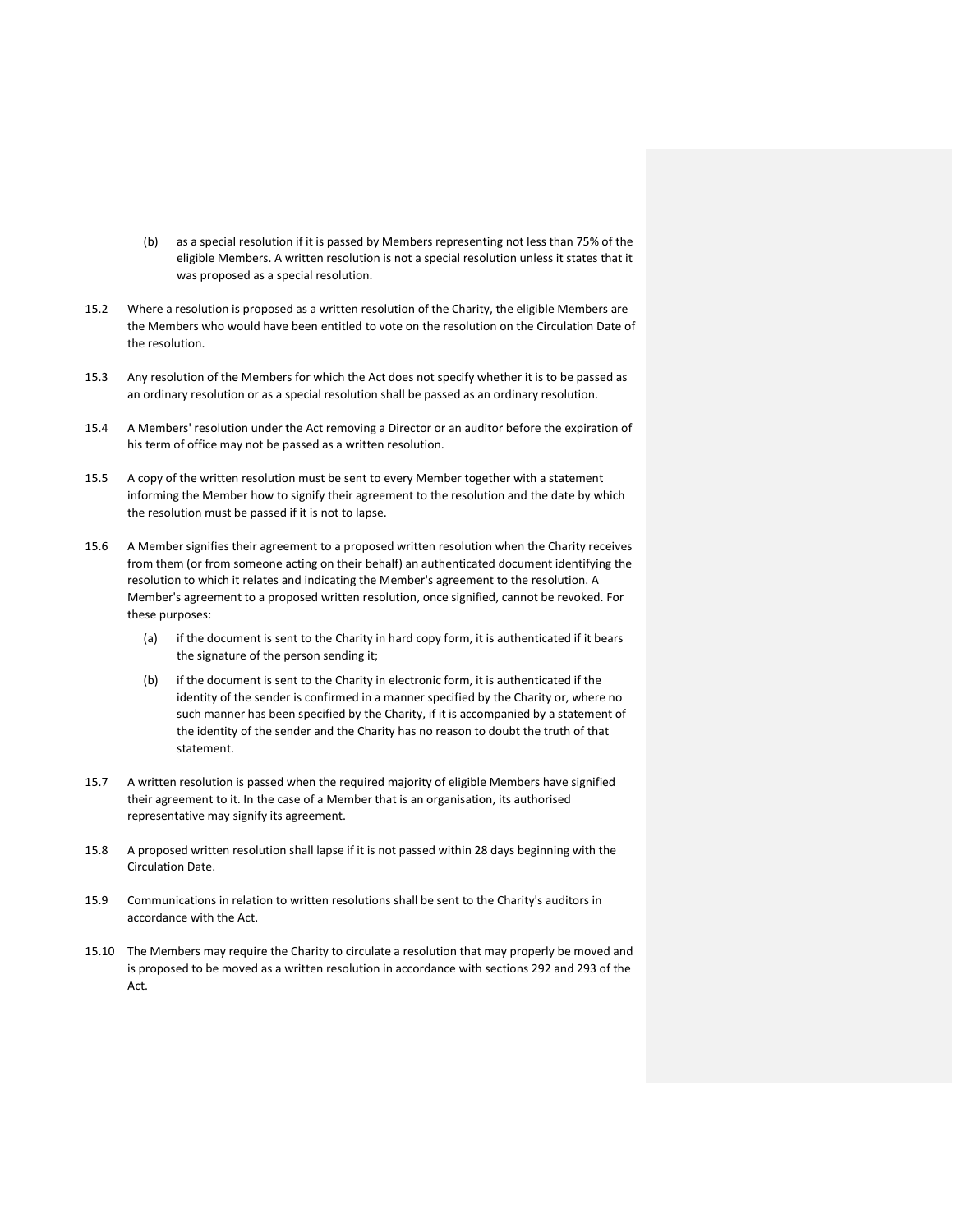#### **16. Directors**

- 16.1 Unless otherwise determined by ordinary resolution on recommendation of the Directors of the Charity, the number of Directors shall not be less than 5 and no more than 11. From the Directors, the following officers shall be appointed annually at the annual general meeting and they shall assume office at the conclusion of the annual general meeting and continue in office until the conclusion:
	- (a) the Chairman, who shall when present take the chair at general meetings and at meetings of the Directors and when presiding at such meetings be entitled to a second or casting vote;
	- (b) the Vice-Chairman, who in the absence of the Chairman shall be entitled to preside at general meetings and at meetings of the Directors, and in case of an equality of votes shall, when so presiding, have a second or casting vote;
	- (c) the Secretary provided that he carried out his duties as Secretary in an honorary capacity and without receiving payment from the Charity for his services, and who shall conduct the correspondence and have custody of all documents of the Charity, cause correct minutes to be kept in the minute book of all meetings of the Charity and of the Directors, and normally be responsible for giving notice of general meetings and meetings of the Directors;
	- (d) the Treasurer, provided that he carries out his duties as Treasurer in an honorary capacity and without receiving payment from the Charity for his services, and who shall be concerned with the receipt and payment of monies due to or by the Charity and shall cause correct accounts of such monies to be kept;
	- (e) the Honorary Competition Secretary, who shall be responsible to the Directors for the management of the Charity's tournaments; and
	- (f) the Honorary League Secretary, who shall be responsible to the Directors for the management of inter-club competitions.
- 16.2 Subject to Article 16.5, the Directors shall be elected annually at the Annual General Meeting and shall assume office at the conclusion of the Annual General Meeting at which they are elected and continue in office until the conclusion of the following Annual General Meeting.
- 16.3 To be eligible for election as a Director a person must be a Member, proposed and seconded in writing by other Members of the Charity and such nominations shall be forwarded to the Secretary not later than a calendar month before the meetingthe 15th May in each year. The names of all nominees shall be published on the Agenda for the annual general meeting. When there are more nominees than appointments the election shall be made by ballot. In the case of an equality of votes the Chairman shall decide by lot which of the candidates so receiving an equal number of votes shall be elected.
- 16.4 A Director may not appoint an alternate director or anyone to act on their behalf at meetings of the Directors.

**Formatted:** Highlight

**Formatted:** Highlight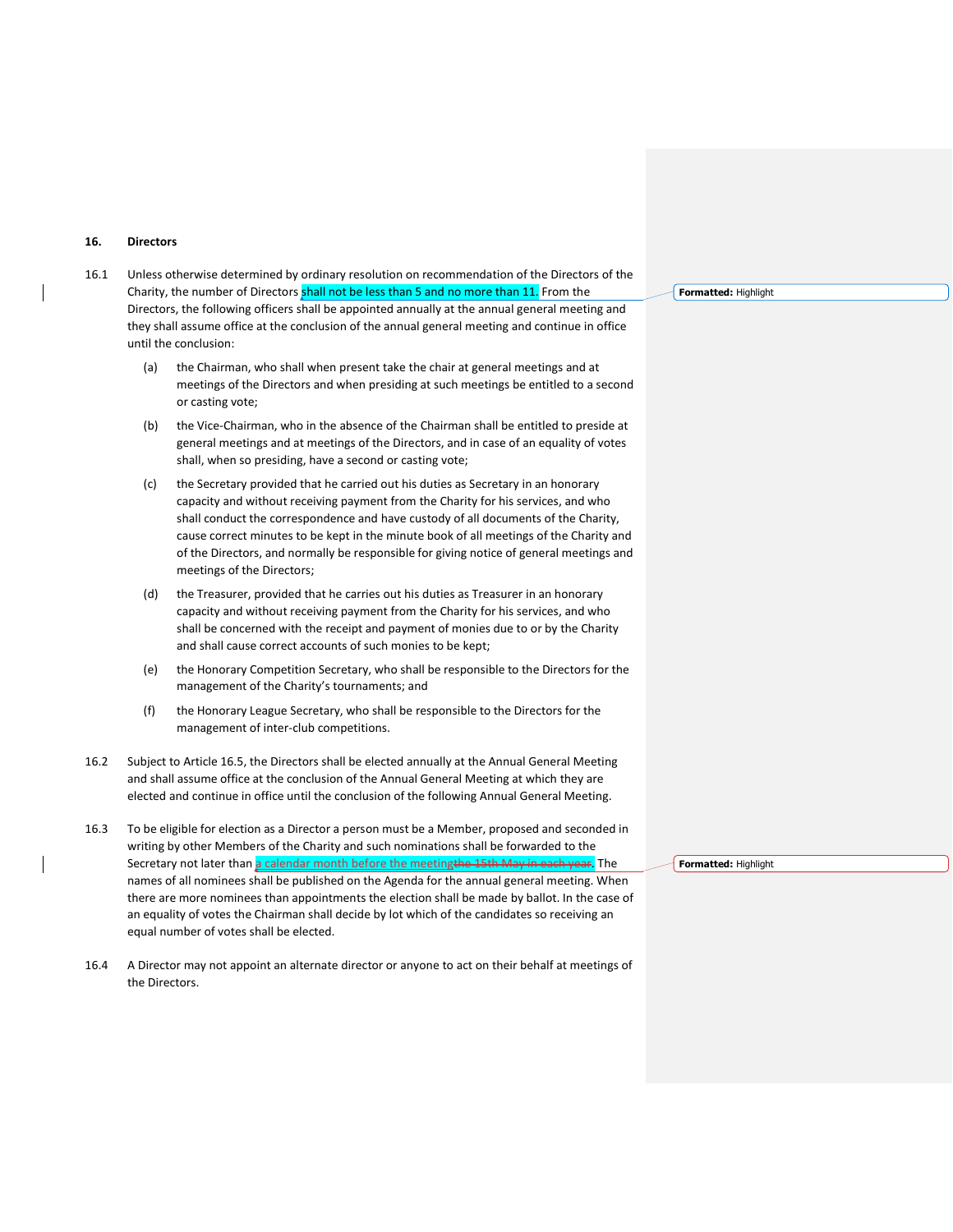16.5 The Directors may if they think fit fill any casual vacancy among the officers or Directors and any officer or Director so appointed shall hold office under the next following general meeting but shall too be eligible for re-election.

## **17. Powers of Directors**

- 17.1 Subject to the provisions of the Act, the Articles and any special resolution, the Directors shall be responsible for the management of the Charity's business and may exercise all the powers of the Charity for that purpose.
- 17.2 No alteration of the Articles or any special resolution shall invalidate any prior act of the **Directors**
- 17.3 A meeting of the Directors at which a quorum is present may exercise all the powers exercisable by the Directors.

### **18. Appointment of Directors**

- 18.1 Any person who is willing to act as a Director, and who is permitted by law to do so, may be appointed to be a Director by:
	- (a) ordinary resolution; or
	- (b) by resolution of the Directors.
- 18.2 In any case where, as a result of death, the Charity has no Members and no Directors, the personal representatives of the last Member to have died have the right, by notice in writing, to appoint a person to be a Director.
- 18.3 For the purposes of Article 19.2, where two or more Members die in circumstances rendering it uncertain who was the last to die, a younger Member is deemed to have survived an older Member.
- 18.4 Where a maximum number of Directors has been fixed, the appointment of a Director must not cause that number to be exceeded.

## <span id="page-18-0"></span>**19. Retirement of Directors**

- 19.1 At every annual general meeting the Directors shall retire from office but may, subject to this Article [19,](#page-18-0) offer themselves for reappointment by the Members.
- 19.2 Other than a Director retiring under Article 19.1, no person may be appointed a Director at any general meeting unless:
	- (a) that person is recommended by the Directors; or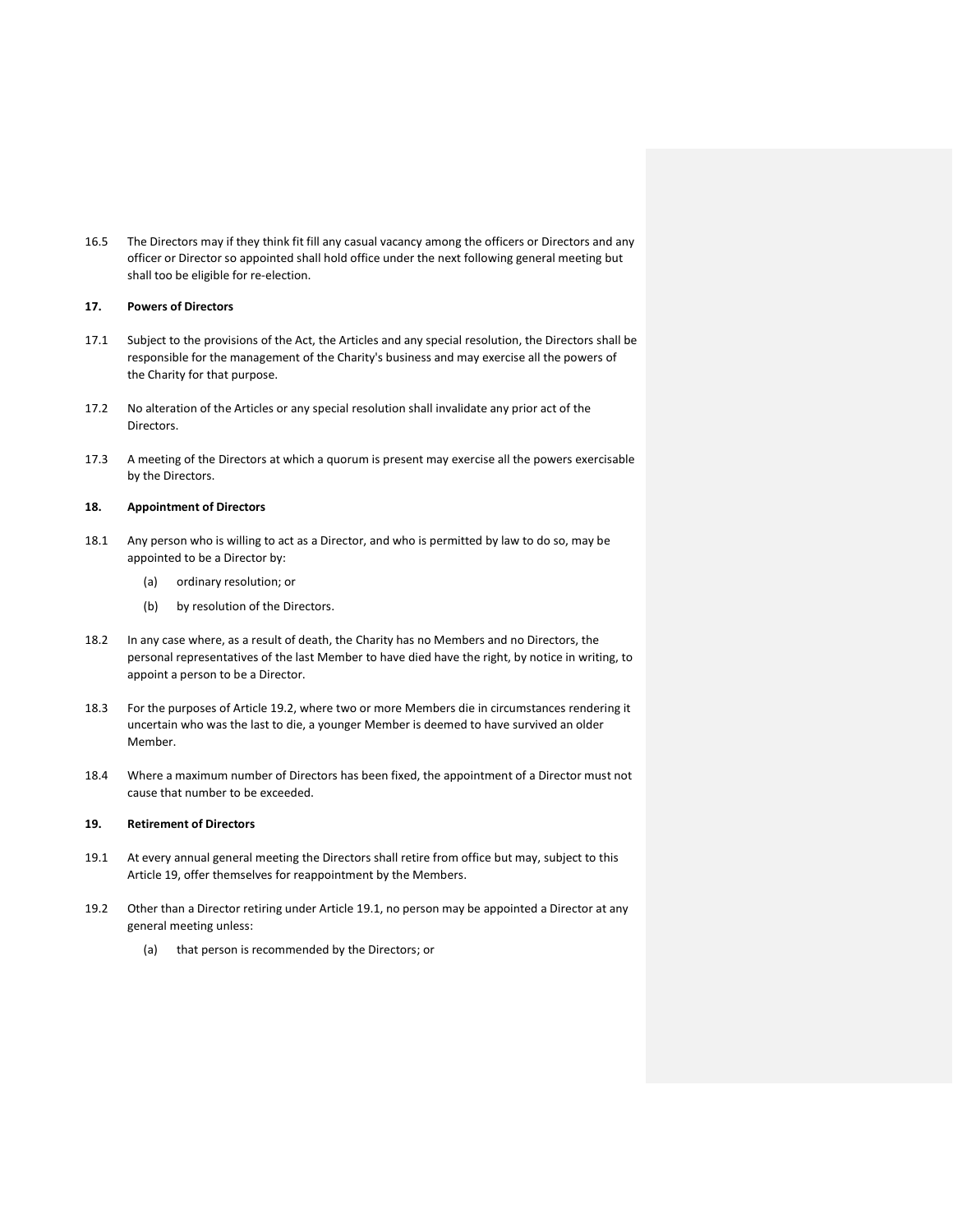- (b) not less than 14 nor more than 35 clear days before the date of the meeting, the Charity has received a notice, signed by a Member entitled to vote at the meeting, which:
	- (i) indicates the Member's intention to propose the appointment of a person as a Director;
	- (ii) states the details of that person which, if they were appointed, would be required to be recorded in the Charity's register of Directors; and
	- (iii) is signed by the person to be proposed to show their willingness to be appointed.
- 19.3 All those who are entitled to receive notice of a general meeting shall, not less than seven nor more than 28 clear days before the date of the meeting, be given notice of any proposal to appoint or reappoint a Director at the meeting, whether on the recommendation of the Directors or because the Charity has received notice, pursuant to Article 20.3(b), of a Member's intention to propose an appointment. The requirement to give notice under this Article 19.3 shall not apply in the case of a Director who is to retire by rotation and seek reappointment.
- 19.4 No Director shall serve for more than nine consecutive years, unless the Directors consider it would be in the best interests of the Charity for a particular Director to continue to serve beyond that period and that Director is reappointed in accordance with the Articles.
- 19.5 If a Director is required to retire at an annual general meeting by a provision of the Articles the retirement shall take effect upon the conclusion of the meeting.

#### **20. Disqualification and removal of Directors**

A Director shall cease to hold office if they:

- (a) are removed by ordinary resolution of the Charity pursuant to the Act;
- (b) cease to be a Director by virtue of any provision in the Act or are prohibited by law from being a Director;
- (c) are disqualified from acting as a charity trustee by virtue of the Charities Act;
- (d) cease to be a Member of the Charity;
- (e) have a bankruptcy order made against them or a composition is made with their creditors generally in satisfaction of their debts;
- (f) have become physically or mentally incapable of acting as a director and may remain so for more than three months;
- (g) resign by written notice to the Charity;
- (h) are absent from all the meetings of the Directors held within a period of 4 consecutive months, without the permission of the Directors, and the Directors resolve that their office be vacated; or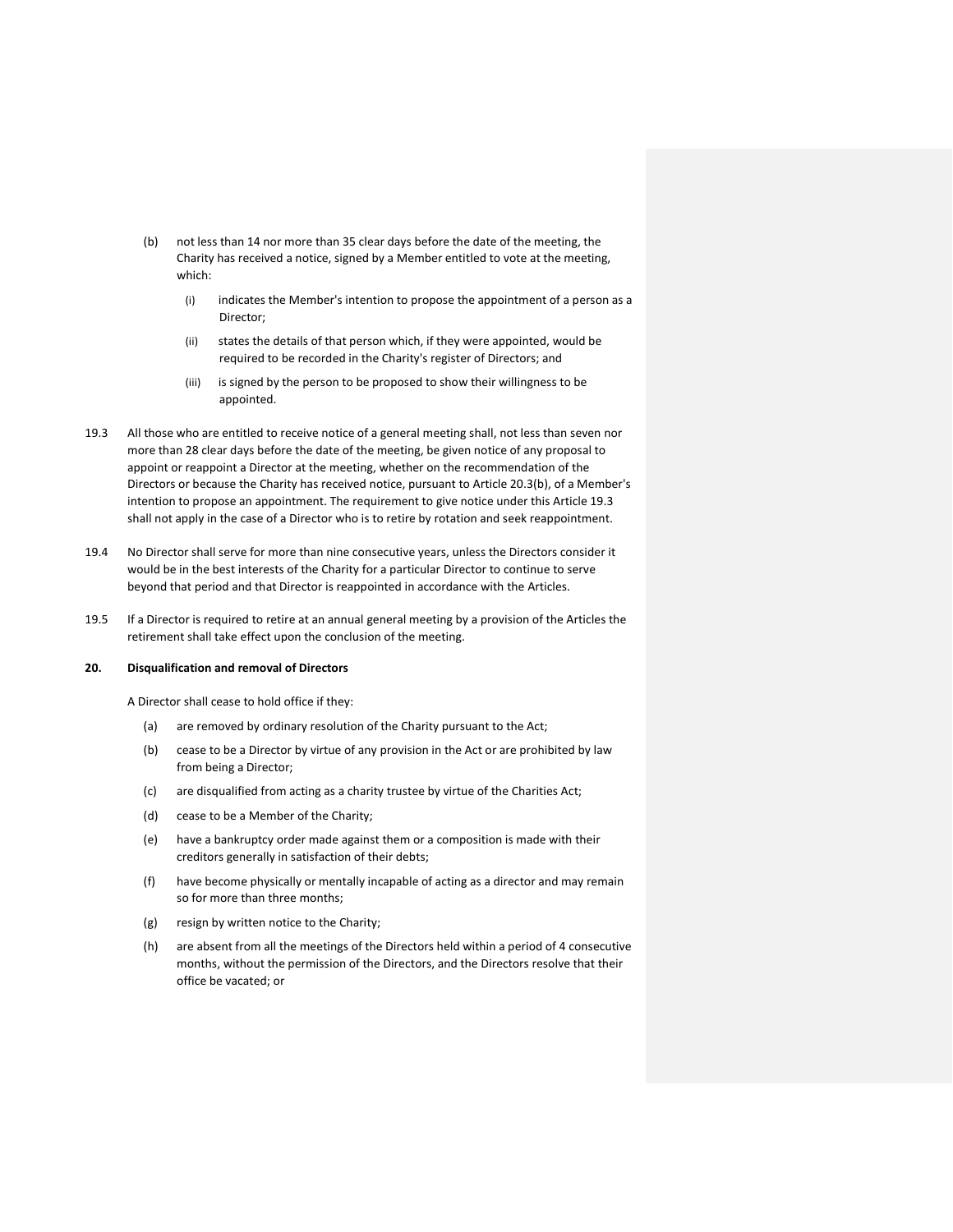- (i) are removed from office by a resolution of the Directors that it is in the best interests of the Charity that their office be vacated passed at a meeting at which at least half of the Directors are present. Such a resolution must not be passed unless:
	- a) the Director has been given at least 14 clear days' notice in writing of the meeting of the Directors at which the resolution will be proposed and the reasons why it will be proposed; and
	- b) the Director has been given a reasonable opportunity to make representations to the meeting either in person or in writing. The other Directors must consider any representations made by the Director (or the Director's representative) and inform the Director of their decision following such consideration. There shall be no right of appeal from a decision of the Directors to terminate the Directorship of a Director.

### **21. Proceedings of Directors**

- 21.1 Subject to the provisions of the Articles, the Directors may regulate their proceedings as they think fit but shall hold a meeting at least once in every two months.
- 21.2 Acts done by a meeting of the Directors or of a committee or by a person acting as a Director shall not be invalidated by the subsequent realisation that:
	- (a) the appointment of any such Director or person acting as a Director was defective; or
	- (b) any or all of them were disqualified; or
	- (c) any or all of them were not entitled to vote on the matter.

### **22. Calling a Directors' meeting**

- 22.1 Any individual Director may call a meeting of the Directors by giving a minimum of 14 days notice of the meeting to the Directors by requesting the Company Secretary or in his absence the Chairman to give such notice.
- 22.2 Notice of a meeting of the Directors must be issued to each Director, and must be in writing. The notice must specify:
	- (a) the time, date and place of the meeting;
	- (b) the general particulars of the business to be considered at the meeting; and
	- (c) if it is anticipated that the Directors participating in the meeting will not be in the same place, how it is proposed that they should communicate with each other during the meeting.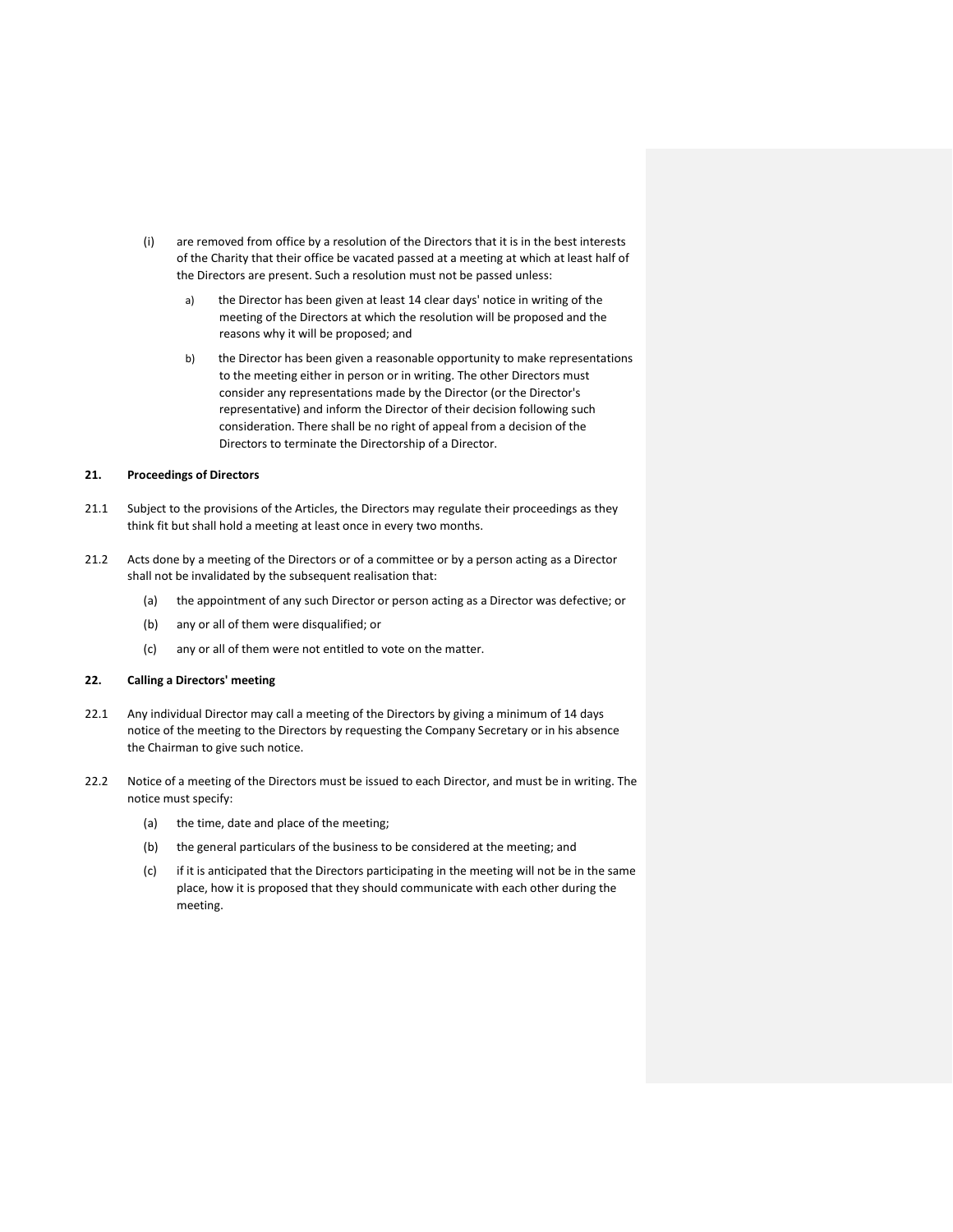### **23. Participation in Directors' meetings**

- 23.1 Any Director may participate in a meeting of the Directors in person or by means of video conference, telephone or any suitable electronic means agreed by the Directors and by which all those participating in the meeting are able to communicate with all other participants.
- 23.2 If all the Directors participating in the meeting are not in the same place, they may decide that the meeting is to be treated as taking place wherever any of them is.

### **24. Quorum for Directors' meetings**

- 24.1 The quorum for Directors' meetings shall be four or 50% (rounded up) of the amount of Directors, whichever value is highest.
- 24.2 At a Directors' meeting, unless a quorum is participating, no proposal is to be voted on, except a proposal to call another meeting.
- 24.3 If the total number of Directors for the time being is less than the quorum required for decisionmaking by the Directors, the Directors shall not take any decision other than a decision to:
	- (a) appoint further Directors; or
	- (b) call a general meeting so as to enable the members to appoint further Directors.

# **25. Chairing Directors' meetings**

If at any meeting of the Directors neither the chair nor vice-chair of Directors, if any, is participating in the meeting within ten minutes of the time at which it was to start, the participating Directors must appoint one of themselves to chair the meeting.

### **26. Decision-making by Directors**

- 26.1 The general rule about decision-making by Directors is that any decision of the Directors must be either a majority decision at a meeting or a decision taken in accordance with Article 28.
- 26.2 Each Director has one vote on each matter to be decided, except for the chair of the meeting who, in the event of an equality of votes, shall have a second or casting vote (unless, in accordance with the Articles, the chair of the meeting is not to be counted as participating in the decision-making process for quorum or voting purposes).

### **27. Unanimous decisions by Directors**

27.1 A decision of the Directors is taken in accordance with this Article when all eligible directors indicate to each other by any means that they share a common view on a matter.

**Formatted:** Highlight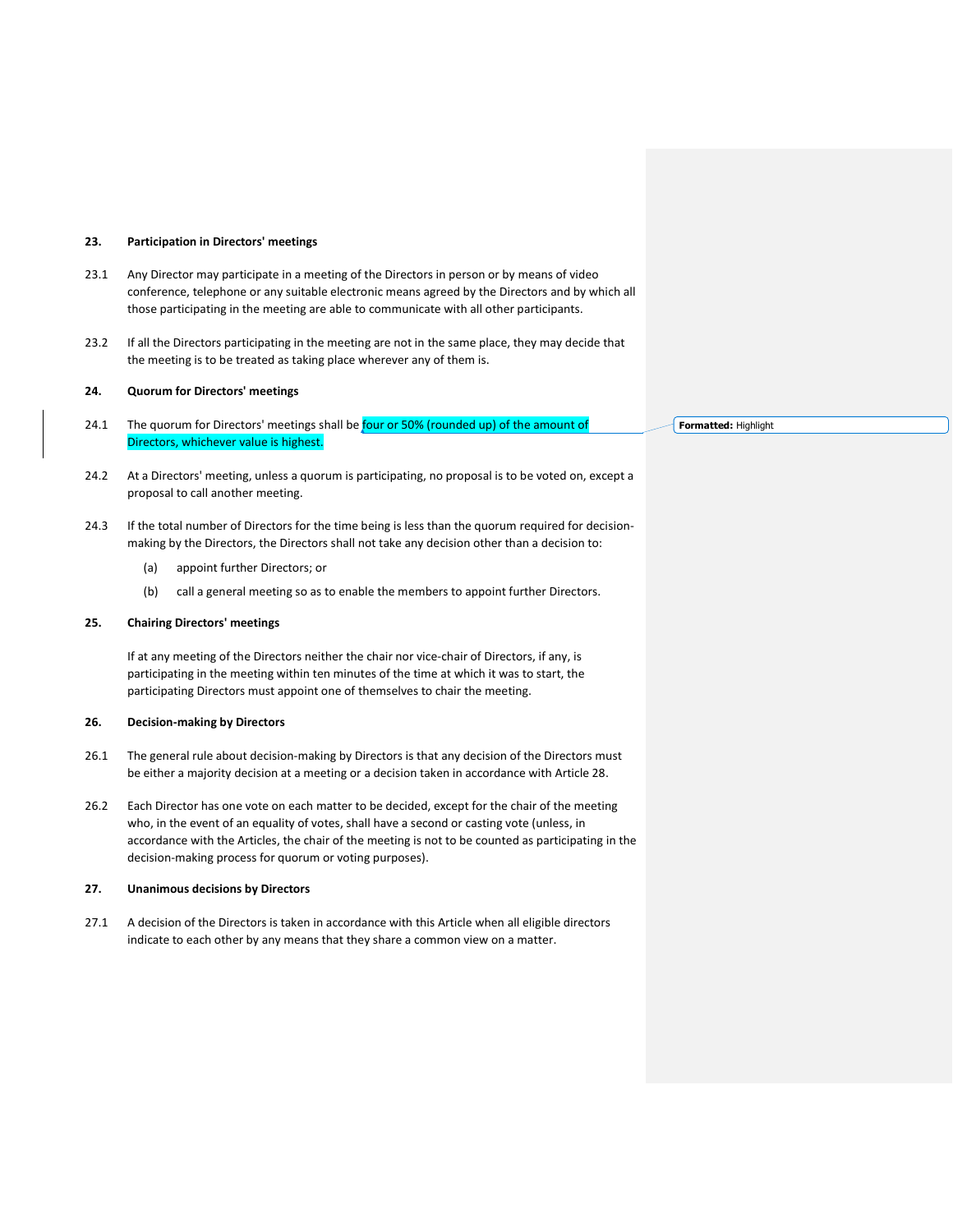- 27.2 Such a decision may take the form of a resolution in writing, copies of which have been signed by each eligible Director or to which each eligible Director has otherwise indicated agreement in writing.
- 27.3 References in this Article to eligible Directors are to Directors who would have been entitled to vote on the matter had it been proposed as a resolution at a Directors' meeting.
- 27.4 A decision may not be taken in accordance with this Article if the eligible Directors would not have formed a quorum at such a meeting.

### **28. Delegation by Directors**

- 28.1 The Directors may delegate, on such terms of reference as they think fit, any of their powers or functions to any committee comprising two or more Directors. The Chairman and Vice-Chairman shall be ex-officio members of all such committees.
- 28.2 The Directors may delegate the implementation of their decisions or day-to-day management of the affairs of the Charity to any person or committee.
- 28.3 The terms of reference of a committee may include conditions imposed by the Directors, including that:
	- (a) the relevant powers are to be exercised exclusively by the committee to whom the Directors delegate; and
	- (b) no expenditure or liability may be incurred on behalf of the Charity except where approved by the Directors or in accordance with a budget previously agreed by the Directors.
- 28.4 Persons who are not Directors may be appointed as members of a committee, subject to the approval of the Directors and provided that the purchase and supply of intoxicating liquor shall be in the absolute discretion of the Directors and may only be delegated to a committee comprising at least three Directors and not any person who is not a Director.
- 28.5 Every committee shall act in accordance with the terms of reference on which powers or functions are delegated to it and, subject to that, committees shall follow procedures which are based as far as they are applicable on those provisions of the Articles which govern the taking of decisions by Directors.
- 28.6 The terms of any delegation to a committee shall be recorded in the minute book.
- 28.7 The Directors may revoke or alter a delegation.
- 28.8 All acts and proceedings of any committee shall be fully and promptly reported to the Directors.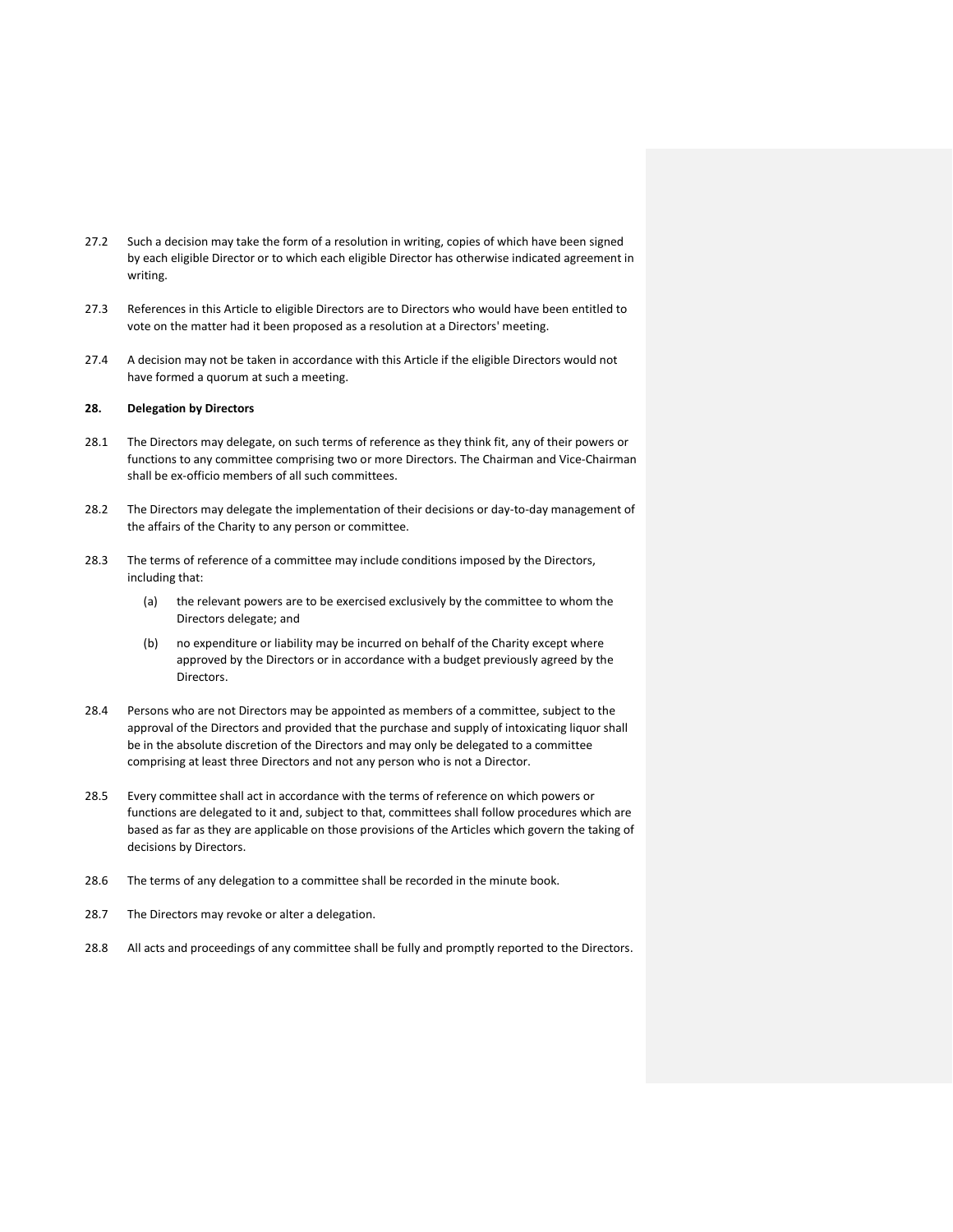### **29. Conflicts of interests**

- 29.1 A Director must declare the nature and extent of any interest, direct or indirect, which they have in a proposed transaction or arrangement with the Charity or in any transaction or arrangement entered into by the Charity which has not previously been declared.
- 29.2 A Director must absent themselves from any discussions of the Directors in which it is possible that a conflict will arise between their duty to act solely in the interests of the Charity and any personal interest (including, but not limited to, any personal financial interest).
- 29.3 If a conflict of interests arises for a Director because of a duty of loyalty owed to another organisation or person and the conflict is not authorised by virtue of any other provision in the Articles, the unconflicted directors may authorise such a conflict of interests where the following conditions apply:
	- (a) the conflicted director is absent from the part of the meeting at which there is discussion of any arrangement or transaction affecting that other organisation or person;
	- (b) the conflicted director does not vote on any such matter and is not to be counted when considering whether a quorum of directors is present at the meeting; and
	- (c) the unconflicted directors consider it is in the interests of the charity to authorise the conflict of interests in the circumstances applying.

In this Article 29.3 a conflict of interests arising because of a duty of loyalty owed to another organisation or person only refers to such a conflict which does not involve a direct or indirect benefit of any nature to a director or to a connected person.

#### **30. Secretary**

- 30.1 The Directors may appoint any person who is willing to act as the secretary for such term at such remuneration and on such conditions as the Directors think fit. From time to time the Directors may decide to remove such person and to appoint a replacement.
- 30.2 A secretary who is also a Director may not be remunerated, otherwise than as permitted by these Articles.

#### **31. Minutes**

The Directors shall cause the Charity to keep the following records in writing and in permanent form:

- (a) minutes of proceedings at general meetings;
- (b) minutes of meetings of the Directors and of committees of the Directors, including the names of the Directors present at each such meeting;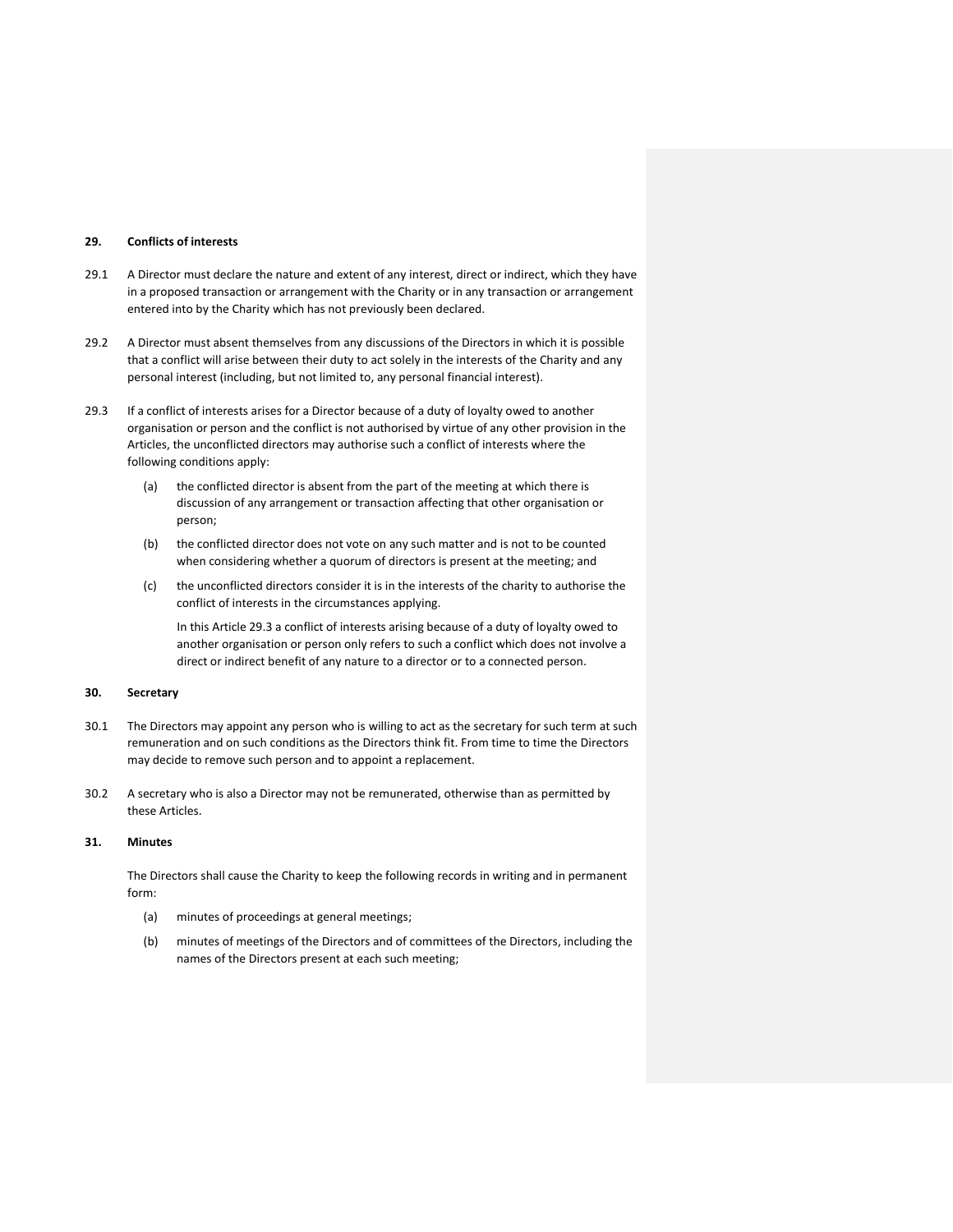- (c) copies of resolutions of the Charity and of the Directors, including those passed otherwise than at general meetings or at meetings of the Directors; and
- (d) particulars of appointments of officers made by the Directors.

# **32. Seal**

- 32.1 The seal, if any, may only be used by the authority of the Directors or of a committee of the Directors authorised by the Directors.
- 32.2 The Directors may determine by what means and in what form the seal is to be used.
- 32.3 Unless otherwise decided by the Directors, if the seal is affixed to a document, the document must also be signed by at least one authorised person in the presence of a witness who attests the signature.
- 32.4 For the purposes of this Article, an authorised person is:
	- (a) any Director;
	- (b) the secretary (if any); or
	- (c) any person authorised by the Directors for the purpose of signing documents to which the seal is applied.

### **33. Records and accounts**

- 33.1 The Directors shall comply with the requirements of the Act and the Charities Act as to maintaining a Members' register, keeping financial records, the audit or examination of accounts and the preparation and transmission to the Registrar of Companies and the Charity Commission of:
	- (a) annual reports;
	- (b) annual returns; and
	- (c) annual statements of account.
- 33.2 Accounting records relating to the Charity must be made available for inspection by any Directors at any reasonable time during normal office hours.
- 33.3 A copy of the Charity's latest available statement of account shall be supplied on request to any Director or Member, or to any other person who makes a written request and pays the Charity's reasonable costs of fulfilling the request, within two months of such request.
- **34. Communications**
- 34.1 The Charity may deliver a notice or other document to a Member: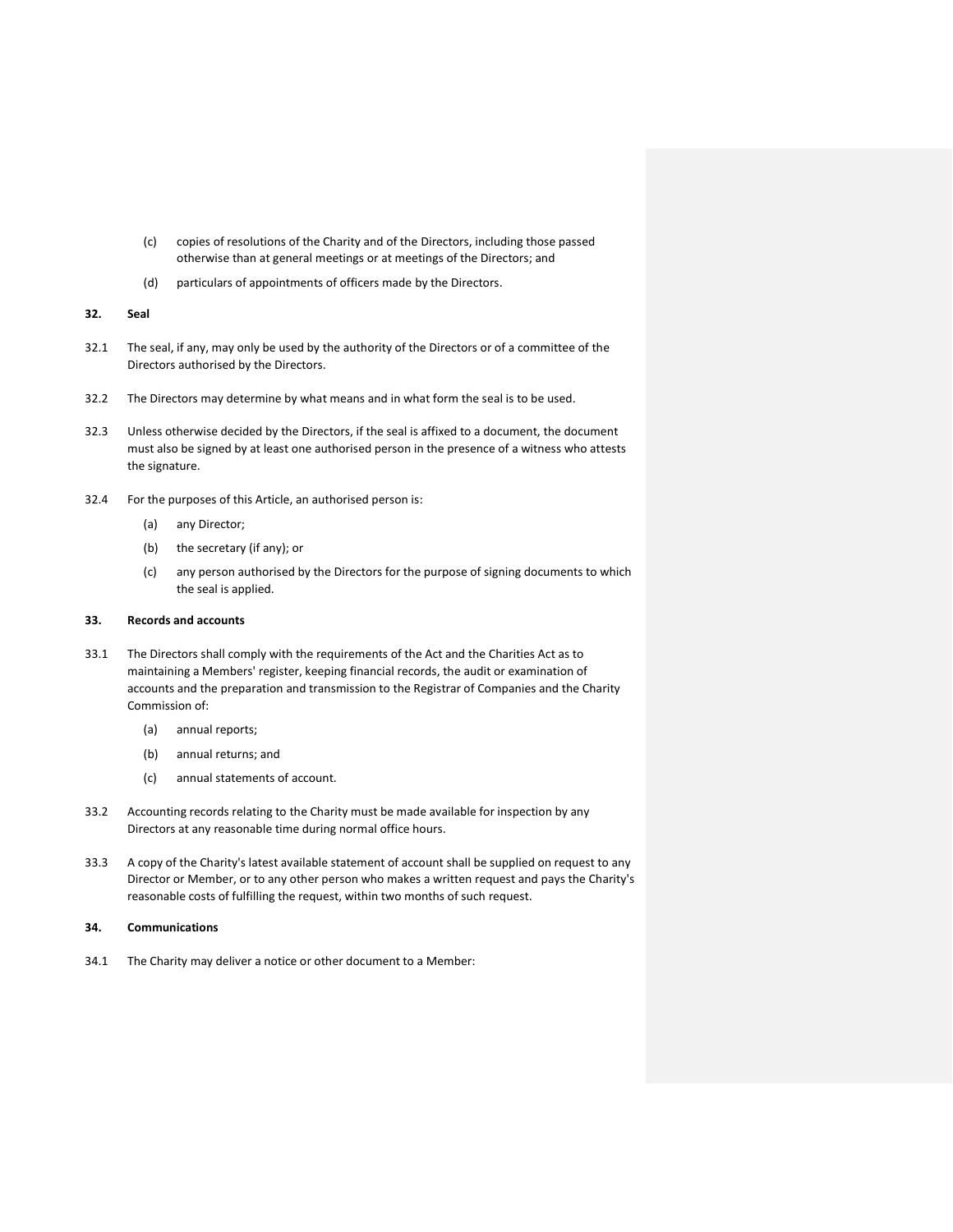- (a) by delivering it by hand to the address recorded for the Member in the register of Members;
- (b) by sending it by post or other delivery service in an envelope (with postage or delivery paid) to an address recorded for the Member in the register of Members;
- (c) by fax to a fax number notified by the Member in writing;
- (d) by electronic mail to an address notified by the Member in writing;
- (e) by a website, the address of which shall be notified to the Member in writing; or
- (f) by advertisement in at least two national newspapers.
- 34.2 This Article does not affect provisions in any relevant legislation or the Articles requiring notices or documents to be delivered in a particular way.
- 34.3 If a notice or document is delivered by hand, it is treated as being delivered at the time it is handed to or left for the Member.
- 34.4 If a notice or document is sent:
	- (a) by post or other delivery service in accordance with Article 35.1(b), it is treated as being delivered:
		- (i) 24 hours after it was posted, if first class post was used; or
		- (ii) 72 hours after it was posted or given to delivery agents, if first class post was not used;

provided it can be proved conclusively that a notice or document was delivered by post or other delivery service by showing that the envelope containing the notice or document was:

- (iii) properly addressed; and
- (iv) put into the post system or given to delivery agents with postage or delivery paid.
- (b) by fax, it is treated as being delivered at the time it was sent;
- (c) by electronic mail, it is treated as being delivered at the time it was sent;
- (d) by a website, it is treated as being delivered when the material was first made available on the website, or if later, when the recipient received (or is deemed to have received) notice of the fact that the material was available on the website.

For the purposes of this Article, no account shall be taken of any part of a day that is not a Business Day.

34.5 If a notice is given by advertisement, it is treated as being delivered at midday on the day when the last advertisement appears in the newspapers.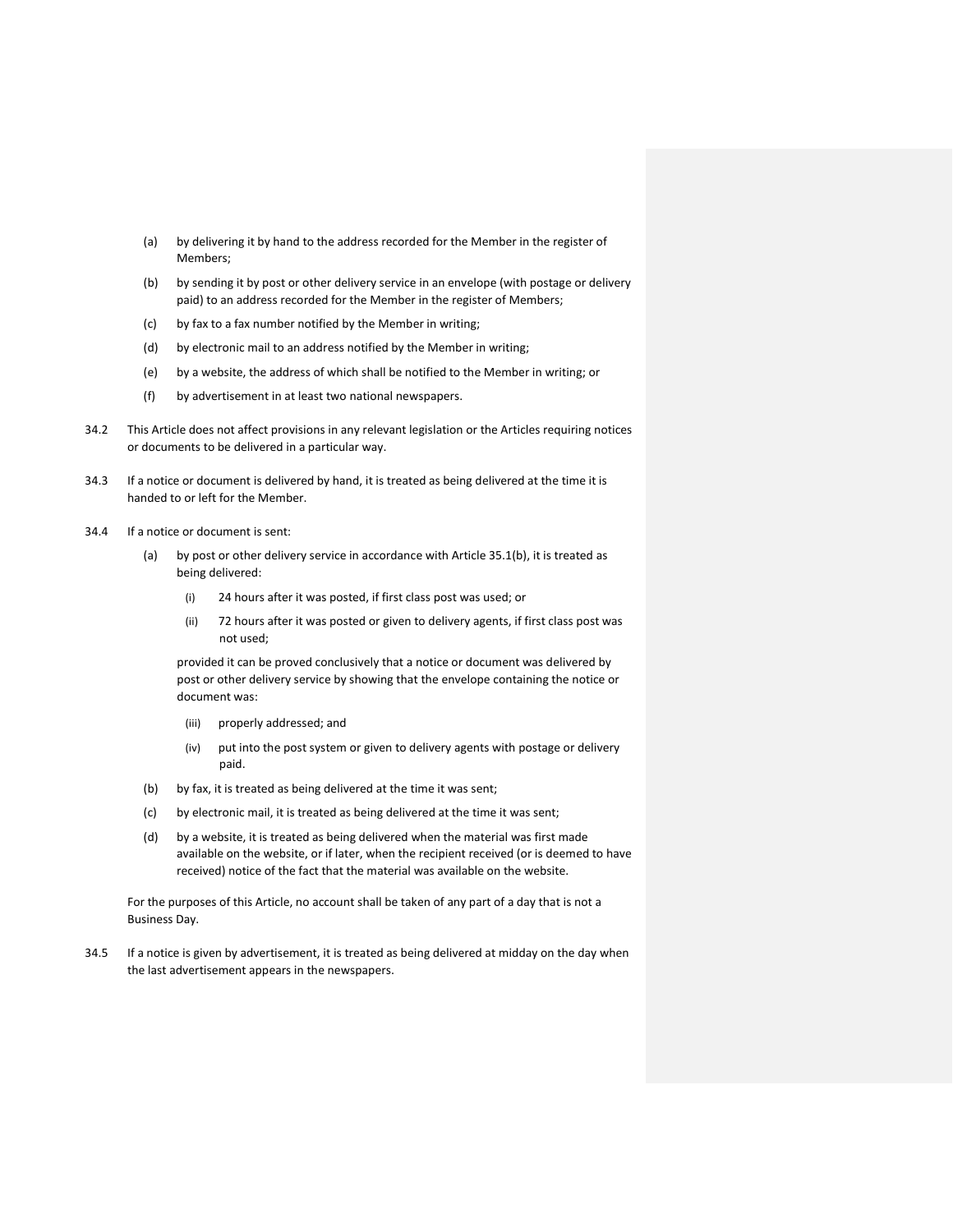### **35. Irregularities**

The proceedings of any meeting or the taking of any poll or the passing of a written resolution or the making of any decision shall not be invalidated by reason of any accidental informality or irregularity (including by accidental omission to give or any non-receipt of notice) or want of qualification in any of the persons present or voting or by reason of any business being considered which is not specified in the notice.

# **36. Indemnity**

- 36.1 Subject to Article 36.2, but without prejudice to any indemnity to which they may otherwise be entitled:
	- (a) every Director or former director of the Charity shall be indemnified out of the assets of the Charity in relation to any liability they incur in that capacity; and
	- (b) every other officer or former officer of the Charity may be indemnified out of the assets of the Charity in relation to any liability they incur in that capacity.
- 36.2 This Article does not authorise any indemnity to the extent that such indemnity would be prohibited or rendered void by any provision of the Act or by any other provision of law and any such indemnity is limited accordingly.

### **37. Rules**

- 37.1 The Directors may from time to time establish such rules as they may consider necessary or expedient for or conducive to the effective operation of the Charity. In particular, but without prejudice to the generality of the above, such rules may regulate:
	- (a) the admission and classification of Members, and the rights and privileges of Members, and the conditions of membership and the terms on which Members may resign or have their membership terminated and the entrance fees, subscriptions and other fees or payments to be made by members;
	- (b) the conduct of Members in relation to one another, and to the Charity's servants;
	- (c) the setting aside of the whole or any part or parts of the Charity's premises at any particular time or times or for any particular purpose or purposes;
	- (d) the management and conduct of the Medway League, tournaments and any other competitions, and the hiring out of any of the Charity's facilities;
	- (e) the procedure at general meetings and at Director's meetings insofar as such procedure is not regulated by these Articles; and
	- (f) generally, all such matters as are commonly the subject matter of company rules.
- 37.2 The Charity in general meeting may alter, add to or repeal the rules by special resolution.